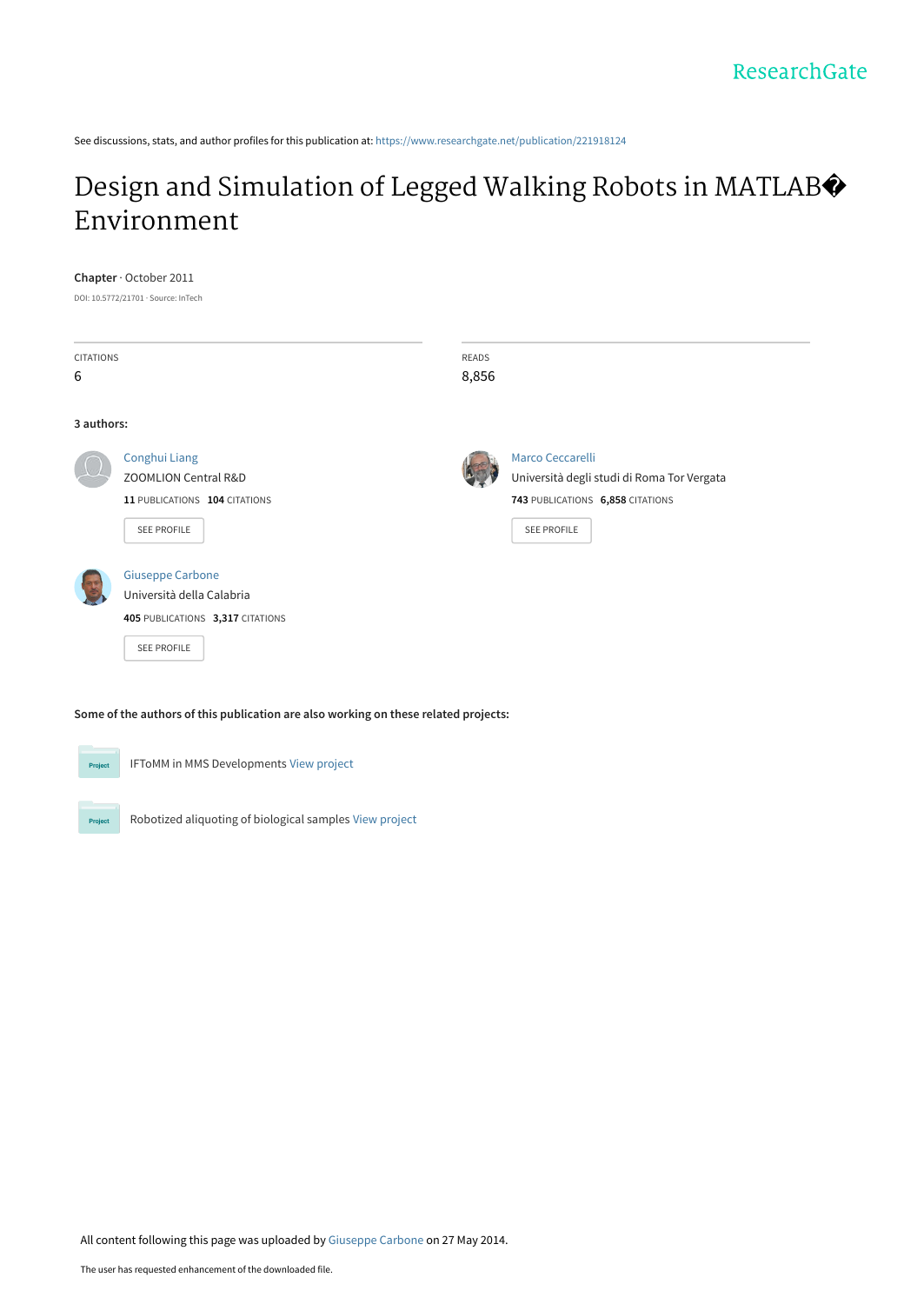# **Design and Simulation of Legged Walking Robots in MATLAB® Environment**

Conghui Liang, Marco Ceccarelli and Giuseppe Carbone *LARM: Laboratory of Robotics and Mechatronics, University of Cassino Italy* 

## **1. Introduction**

It is well known that legged locomotion is more efficient, speedy, and versatile than the one by track and wheeled vehicles when it operates in a rough terrain or in unconstructed environment. The potential advantages of legged locomotion can be indicated such as better mobility, obstacles overcoming ability, active suspension, energy efficiency, and achievable speed (Song & Waldron, 1989). Legged walking robots have found wide application areas such as in military tasks, inspection of nuclear power plants, surveillance, planetary explorations, and in forestry and agricultural tasks (Carbone & Ceccarelli, 2005; González et al., 2006; Kajita & Espiau, 2008).

In the past decades, an extensive research has been focused on legged walking robots. A lot of prototypes such as biped robots, quadrupeds, hexapods, and multi-legged walking robots have been built in academic laboratories and companies (Kajita & Espiau, 2008). Significant examples can be indicated as ASIMO (Sakagami et al., 2002), Bigdog (Raibert, 2008), Rhex (Buehler, 2002), and ATHLETE (Wilcox et al., 2007). However, it is still far away to anticipate that legged walking robots can work in a complex environment and accomplish different tasks successfully. Mechanical design, dynamical walking control, walking pattern generation, and motion planning are still challenge problems for developing a reliable legged walking robot, which can operate in different terrains and environments with speedy, efficient, and versatility features.

Mechanism design, analysis, and optimization, as well as kinematic and dynamic simulation of legged walking robots are important issues for building an efficient, robust, and reliable legged walking robot. In particular, leg mechanism is a crucial part of a legged walking robot. A leg mechanism will not only determine the DOF (degree of freedom) of a robot, but also actuation system efficiency and its control strategy. Additionally, it is well understood that a torso plays an important role during animal and human movements. Thus, the aforementioned two aspects must be taken into account at the same time for developing legged walking robots.

Computer aided design and simulation can be considered useful for developing legged walking robots. Several commercial simulation software packages are available for performing modeling, kinematic, and dynamic simulation of legged walking robots. In particular, Matlab® is a widely used software package. It integrates computation, visualization, and programming in an easy-to-use environment where problems and solutions are expressed in familiar mathematical notation. By using a flexible programming environment, embedded functions, and several useful simulink® toolboxes, it is relative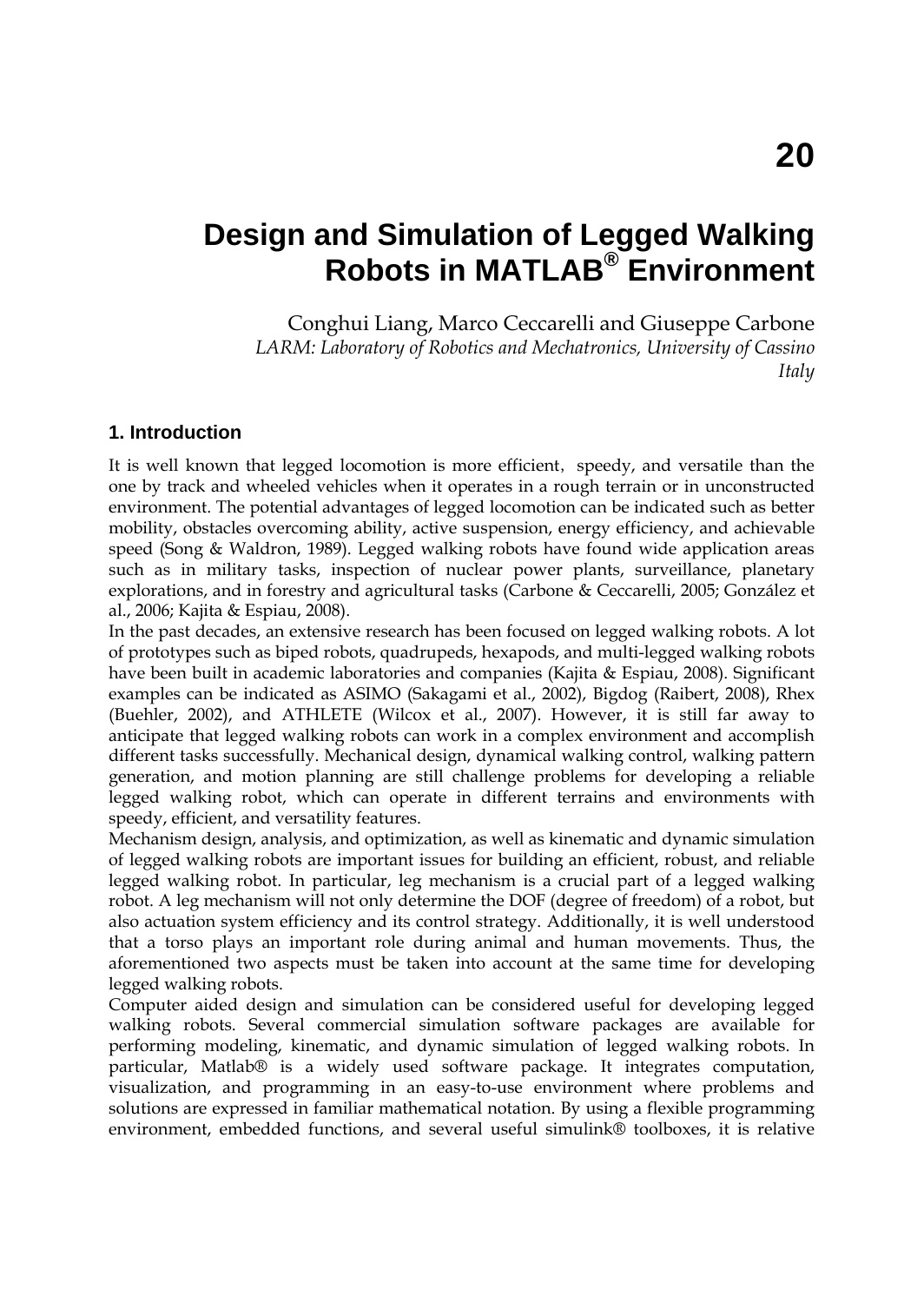easy and fast to perform kinematic and dynamic analysis of a robotic mechanical system (Matlab manual, 2007). Additionally, motion control and task planning algorithms can be tested for a proposed mechanism design before implementing them on a prototype.

In this chapter, the applications of Matlab® tool for design and simulation of legged walking robots are illustrated through three cases, namely a single DOF biped walking robot with Chebyshev-Pantograph leg mechanisms (Liang et al., 2008); a novel biologically inspired tripod walking robot (Liang et al., 2009 & 2011); a new waist-trunk system for biped humanoid robots (Carbone et al., 2009; Liang et al., 2010; Liang & Ceccarelli, 2010). In details, the content of each section are organized as follows.

In the first section, operation analysis of a Chebyshev-Pantograph leg mechanism is presented for a single DOF biped robot. The proposed leg mechanism is composed of a Chebyshev four-bar linkage and a pantograph mechanism. Kinematic equations of the proposed leg mechanism are formulated and programmed in Matlab® environment for a computer oriented simulation. Simulation results show the operation performance of the proposed leg mechanism with suitable characteristics. A parametric study has been carried out to with the aims to evaluate the operation performance as function of design parameters and to achieve an optimal design solution.

In the second section, a novel tripod walking robot is presented as inspired by tripod gaits existing in nature. The mechanical design problem is investigated by considering the peculiar requirements of leg mechanism to have a proper tripod walking gait. The proposed tripod walking robot is composed of three leg mechanisms with linkage architecture. The proposed leg mechanism is modeled for kinematic analysis and equations are formulated for simulation. A program has been developed in Matlab® environment to study the operation performance of the leg mechanism and to evaluate the feasibility of the tripod walking gaits. Simulation results show operation characteristics of the leg mechanism and feasible walking ability of the proposed tripod walking robot.

In the third section, a new torso design solution named waist-trunk system has been proposed for biped humanoid robots. The proposed waist-trunk system is composed of a six DOFs parallel manipulator and a three DOFs orientation parallel manipulator, which are connected in a serial chain architecture. In contrast to the traditional torso design solutions, the proposed new waist-trunk system has a high number of DOFs, great motion versatility, high payload capability, good stiffness, and easy-operation design features. A 3D model has been built in Matlab® environment by using its Virtual Reality (VR) toolbox. Kinematic simulations have been carried out for two operation modes, namely walking mode and manipulation mode. Operation performances have been evaluated in terms of displacements, velocities, and accelerations. Simulation results show that the simulated waist-trunk system can be very convenient designed as the torso part for humanoid robots.

## **2. A single DOF biped robot**

A suvery of existing biped robots shows that most of their leg mechanisms are built with an anthropomorphic architecture with three actuating motors at least at the hip, knee, and ankle joints. These kinds of leg mechanisms have an anthropomorphic design, and therefore they show anthropomorphic flexible motion However, mechanical design of these kinds of leg systems is very complex and difficult. Additionally, sophisticated control algorithms and electronics hardware are needed for the motion control. Therefore, it is very difficult and costy to build properly a biped robot with such kinds of leg mechanisms.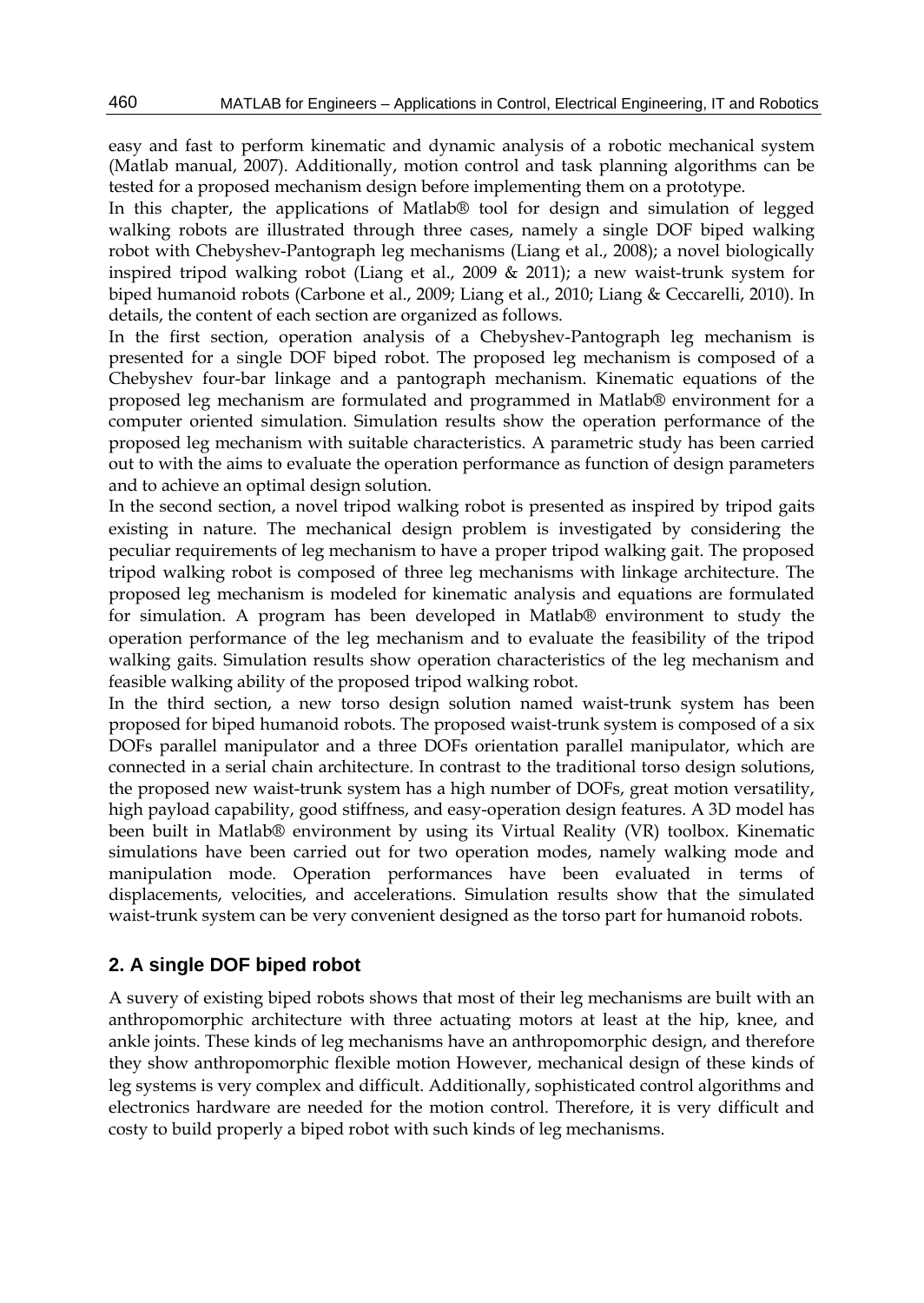A different methodology can be considered such as constructing a biped robot with reduced number of DOFs and compact mechanical design. At LARM, Laboratory of Robotics and Mechatronics in the University of Cassino, a research line is dedicated to low-cost easyoperation leg mechanism design. Fig. 1 shows a prototype of a single DOF biped robot fixed on a supporting test bed. It consists of two leg mechanisms with a Chebyshev-Pantograph linkage architecture.The leg mechanisms are connected to the body with simple revolute joints and they are actuated by only one DC motor through a gear box. The actuated crank angles of the two leg mechanisms are 180 degrees synchronized. Therefore, when one leg mechanism is in non-propelling phase another leg mechanism is in propelling phase and vice versa. A big U shaped foot is connected at the end of each leg mechanism with a revolute joint equipped with a torsion spring. The torsion spring makes the foot contact with the ground properly so that it has adaptability to rough terrain and the walking stability of the biped robot is improved.



Fig. 1. A prototype of a single DOF biped robot with two Chebyshev-Pantograph leg mechanisms at LARM

## **2.1 Mechanism description**

The built prototype in Fig. 1 consists of two single DOF leg mechanisms, which is composed of a Chebyshev four-bar linkage LEDCB and a pantograph mechanism PGBHIA, as shown in Fig. 2. The Chebyshev mechanism LEDCB can generate an ovoid curve for the point B, so that the leg mechanism can perform a rear-forth and up-down motion in sagittal plane with only one actuation motor. In Fig. 2, the crank is LE, the rocker is link CD, and the coupler triangle is EDB. Joints at L, C, and P are fixed on the body of the biped robot. The offsets a, p, and h between them will greatly influence the trajectory shape of point A. The pantograph mechanism PGBHIA is used to amplify the input trajectory of point B into output trajectory with the same shape at point A. In particularly, unlike the traditional design solution, the point P is fixed on the body of the robot instead of the point B in order to have a more compact robust design. However, drawbacks will exist and in this work the aim is to maintain them within certain limits. The amplify ratio of the pantograph mechanism depends on the length of link HI and link IA or the ratio of PA and PB.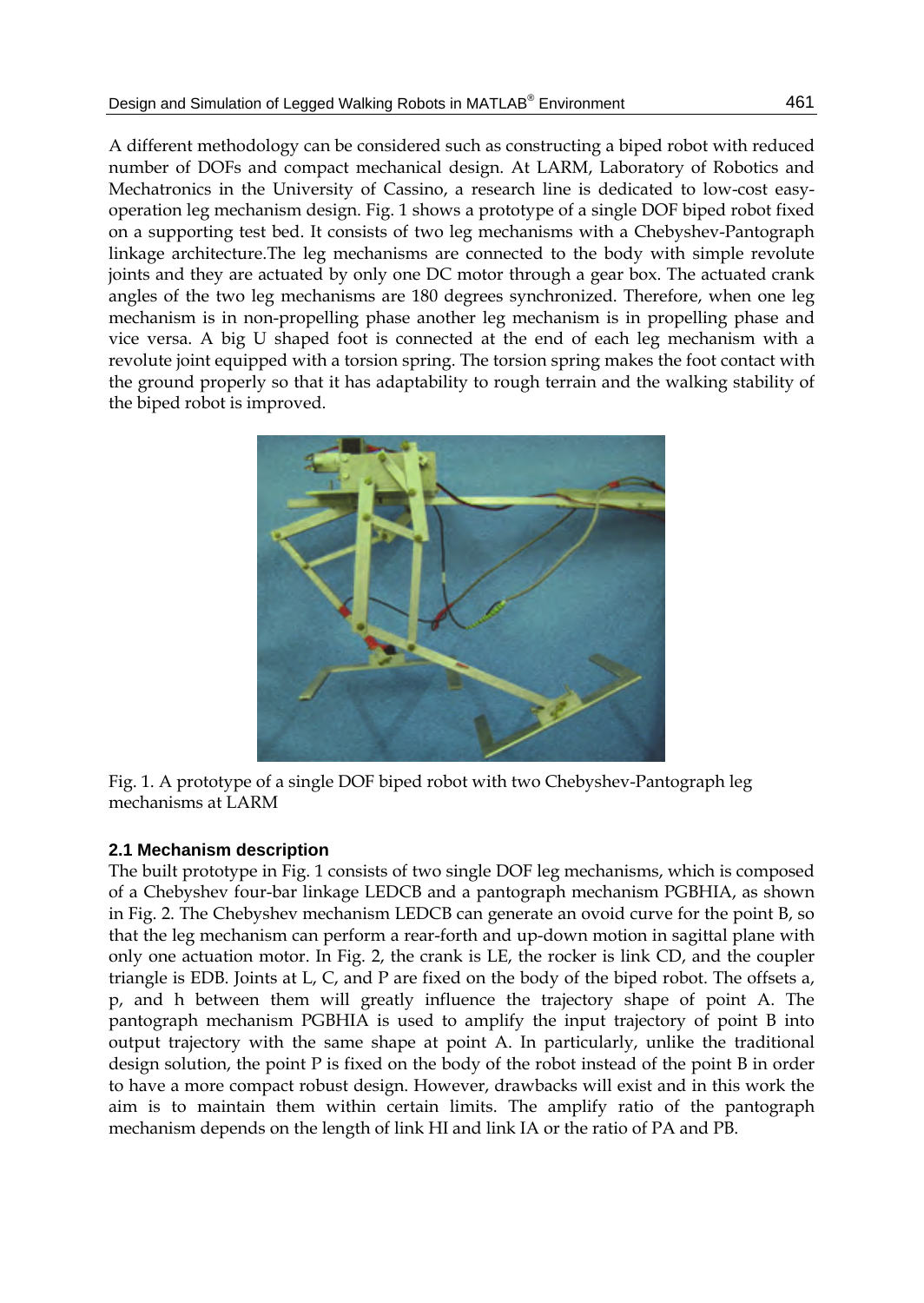

Fig. 2. A kinematic scheme of the single DOF Chebyshev-Pantograph leg mechanism

## **2.2 A kinematic analysis**

A kinematic analysis has been carried out in order to evaluate the operation performance of the single DOF leg mechanism by using Matlab® programming. Actually, the pantograph mechanism amplifies the input motion that is produced by the Chebyshev linkage, as well as parameters p and h affect location and shape of the generated ovoid curve. A kinematic study can be carried out separately for the Chebyshev linkage and pantograph mechanism. A scheme of the Chebyshev four-bar linkage LEDCB with design parameters is shown in Fig. 2. When the crank LE rotates around the point L an output ovoid curve can be traced by point B. Assuming a reference frame XY fixed at point L with X axis laying along in the direction of straight line LC, it is possible to formulate the coordinates of point B as a function of input crank angle α in the form, (Ottaviano et al., 2004),

$$
x_{B} = m \cos\alpha + (c + f) \cos\theta
$$
  

$$
y_{B} = -m \sin\alpha - (c + f) \sin\theta
$$
 (1)

where

$$
\theta = 2 \tan^{-1} \left( \frac{\sin \alpha - (\sin^2 \alpha + B^2 - D^2)^{1/2}}{B + D} \right)
$$
 (2)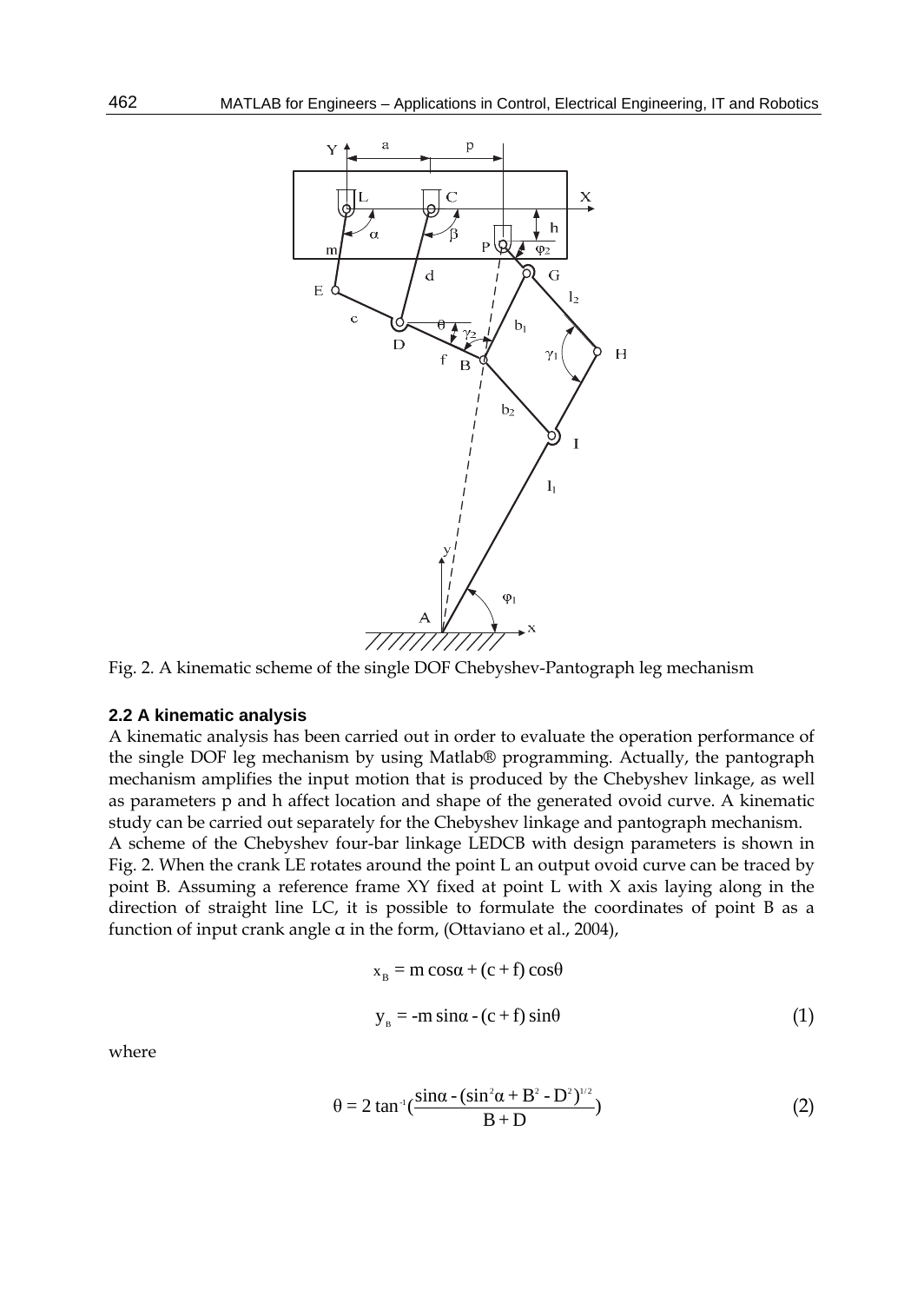and

$$
B = \cos\alpha - \frac{a}{m} \tag{3}
$$

$$
C = \frac{a^{2} + m^{2} - c^{2} + d^{2}}{2 m d} - \frac{a}{d} cos \alpha
$$

$$
D = \frac{a}{c} cos \alpha - \frac{a^{2} + m^{2} - c^{2} + d^{2}}{2 m c}
$$

The five design parameters a, m, c, d, and f characterize the Chebyshev four-bar linkage, which have a fixed ration with each other as reported in (Artobolevsky, 1979). A numerical simulation can be carried out by using Eqs. (1), (2), and (3) with proper value of the design parameters.

The pantograph mechanism PGBHIA with design parameters is shown in Fig. 2. The point P is fixed and point B is connected to the output motion that is obtained by the Chebyshev four-bar linkage. The transmission angles  $\gamma_1$  and  $\gamma_2$  are important parameters for mechanism efficiency. A good performance can be ensured when  $|\gamma_i-90^\circ| < 40^\circ$ (i=1, 2) according to practice rules for linkages as reported in (Hartenberg and Denavit, 1964).

Referring to the scheme in Fig. 2, kinematic equations of the pantograph mechanism can be formulated after some algebraic manipulation in the form, (Ottaviano et al., 2004),

$$
\varphi_{1} = 2 \tan^{-1} \frac{1 - \sqrt{1 + k_{1}^{2} - k_{2}^{2}}}{k_{1} - k_{2}}
$$
\n
$$
\varphi_{2} = 2 \tan^{-1} \frac{1 - \sqrt{1 + k_{2}^{2} - k_{4}^{2}}}{k_{3} - k_{4}}
$$
\n(4)

with

$$
k_{1} = \frac{x_{B} - p}{y_{B} - h}
$$
\n
$$
k_{2} = \frac{b_{1}^{2} + y_{B}^{2} + x_{B}^{2} - (l_{2} - b_{2})^{2} + p^{2} + h^{2} - 2px_{B} - 2hy_{B}}{2b_{1}(y_{B} - h)}
$$
\n
$$
k_{3} = \frac{p - x_{B}}{y_{B} - h}
$$
\n
$$
k_{4} = \frac{-b_{1}^{2} + y_{B}^{2} + x_{B}^{2} + (l_{2} - b_{2})^{2} + p^{2} + h^{2} - 2px_{B} - 2hy_{B}}{2(l_{2} - b_{2})(y_{B} - h)}
$$
\n(5)

Consequently, from Fig. 2 transmission angles  $\gamma_1$  and  $\gamma_2$  can be evaluated as  $\gamma_1 = \varphi_1 + \varphi_2$  and  $γ<sub>2</sub>=π-θ-φ<sub>1</sub>$ , respectively. The coordinates of point A can be given as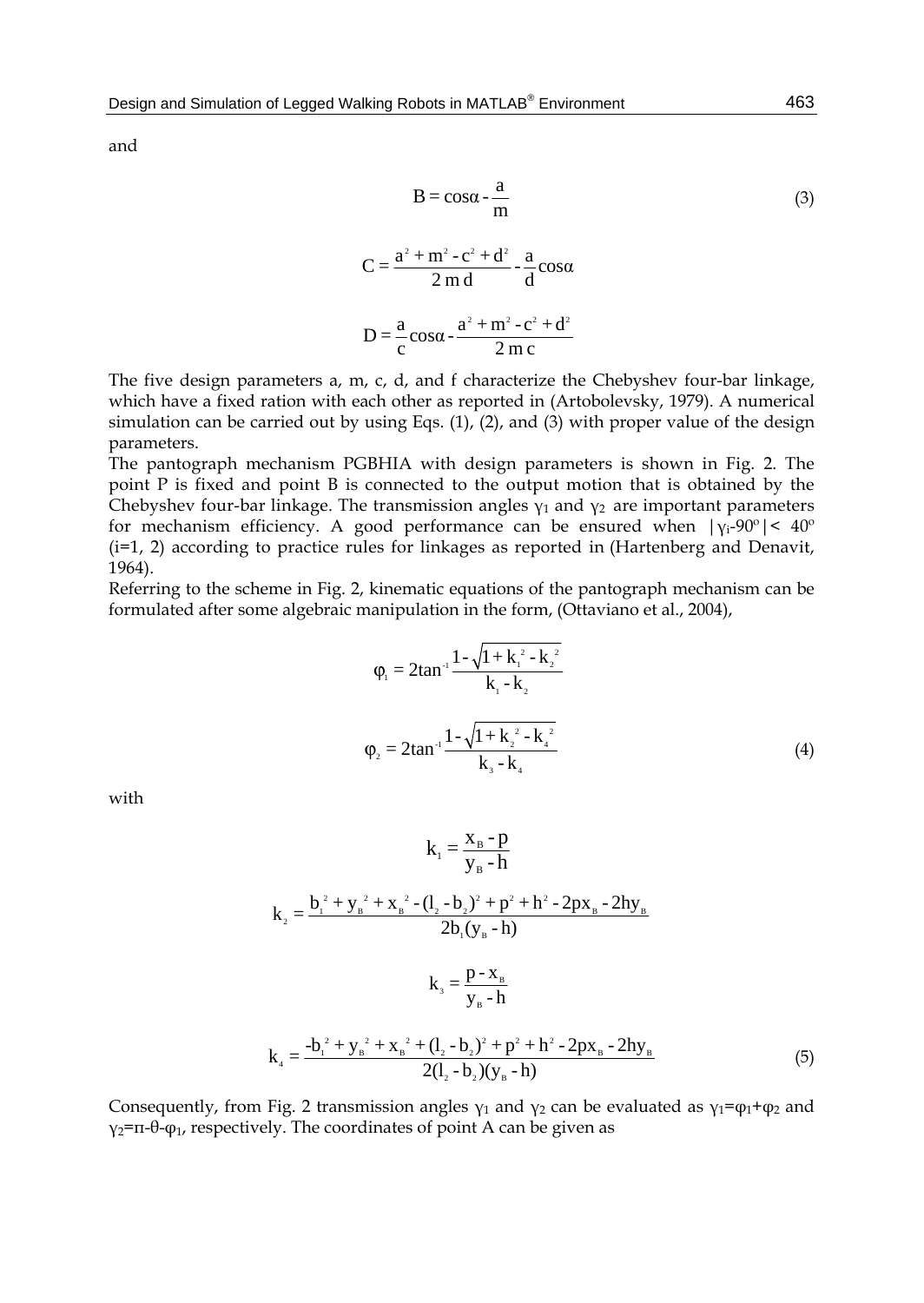$$
x_{A} = x_{B} + b_{2}cos\phi_{2} - (l_{1} - b_{1})cos\phi_{1}
$$
  
\n
$$
y_{A} = y_{B} - b_{2}sin\phi_{2} - (l_{1} - b_{1})sin\phi_{1}
$$
 (6)

By using Eqs. (4), the transmission angles  $\gamma_1$  and  $\gamma_2$  can be computed to check the practical feasibility of the proposed mechanism. By derivating Eqs. (6), the motion velocities of point A can be easilty computed. Accelerations can be also computed through a futher derivative of the obbtained equations of velocities. Similarly, the velocities and accelerations at point B can be computed through the first and second derivatives of Eqs. (1), respectively.

By using velocity and acceleration analysis for the generated ovoid curve, kinematic performance of the proposed leg mechanism can be evaluated.

#### **2.3 Simulation results**

A simulation program has been developed in Matlab® environment to study kinematic performance of the proposed leg mechanism, as well as the feasible walking ability of the single DOF biped robot. The elaborated code in m files are included in the CD of this book. Design parameters of the simulated leg mechanism are listed in Table 1.

| a    | b  | C    | α    | n     | m   |
|------|----|------|------|-------|-----|
| 50   | 20 | 62.5 | 62.5 | 30    | 25  |
|      | n  |      | 12   | $b_1$ | b,  |
| 62.5 | 30 | 300  | 200  | 75    | 150 |

Table 1. Design parameters of a prototype leg mechanism at LARM with structure of Fig. 2 (sizes are in mm)

Examples of simulation results of one leg mechanism are shown in Fig. 3. When the input crank LE rotates around point L with a constant speed, the motion trajectories of point A and point B can be obtained in the form of ovoid curves. A scheme of the zoomed view of the ovoid curve in Fig. 3(a) is shown in Fig. 3(b) in which four characteristic angles of the input crank actuation are indicated. The dimension of the ovoid curve is characterized by the length L and height H. The generated ovoid curve is composed of an approximate straight-line and a curved segment with a symmetrical shape. The straight-line segment starts at the actuation angle  $\alpha$ =90 degs and ends at  $\alpha$ =270 degs. Actually, during this 180 degs interval the leg mechanism is in the non-propelling phase and it swings from rear to forth. During the next 180 degs interval the actuation angle goes from  $\alpha$ =270 degs to  $\alpha$ =90 degs corresponding to the coupler curve segment. In this period, the foot grasps the ground and the leg mechanism is in the propelling phase. The leg mechanism is in a almost stretched configuration when  $\alpha=0$  deg just as the leg scheme shows in Fig. 3(a).

Fig. 4 shows simulation results of the biped robot when it walks on the ground. In Fig. 4, the right leg is indicated with solid line when in contact with the ground and the crank actuation angle is at  $\alpha=0$  deg, the left leg is indicated with dashed line when the crank is at angle α=180 degs and it swings from rear to forth. The trajectories of points A and point B are also plotted as related to the non-propelling phase. It is noted that at the beginning and the end of the trajectory, the density of the points is higher than in the middle segment. Since the time periods are same between each plotted points, the velocity of the swinging leg mechanism in the middle is higher than that at the start and end of one step.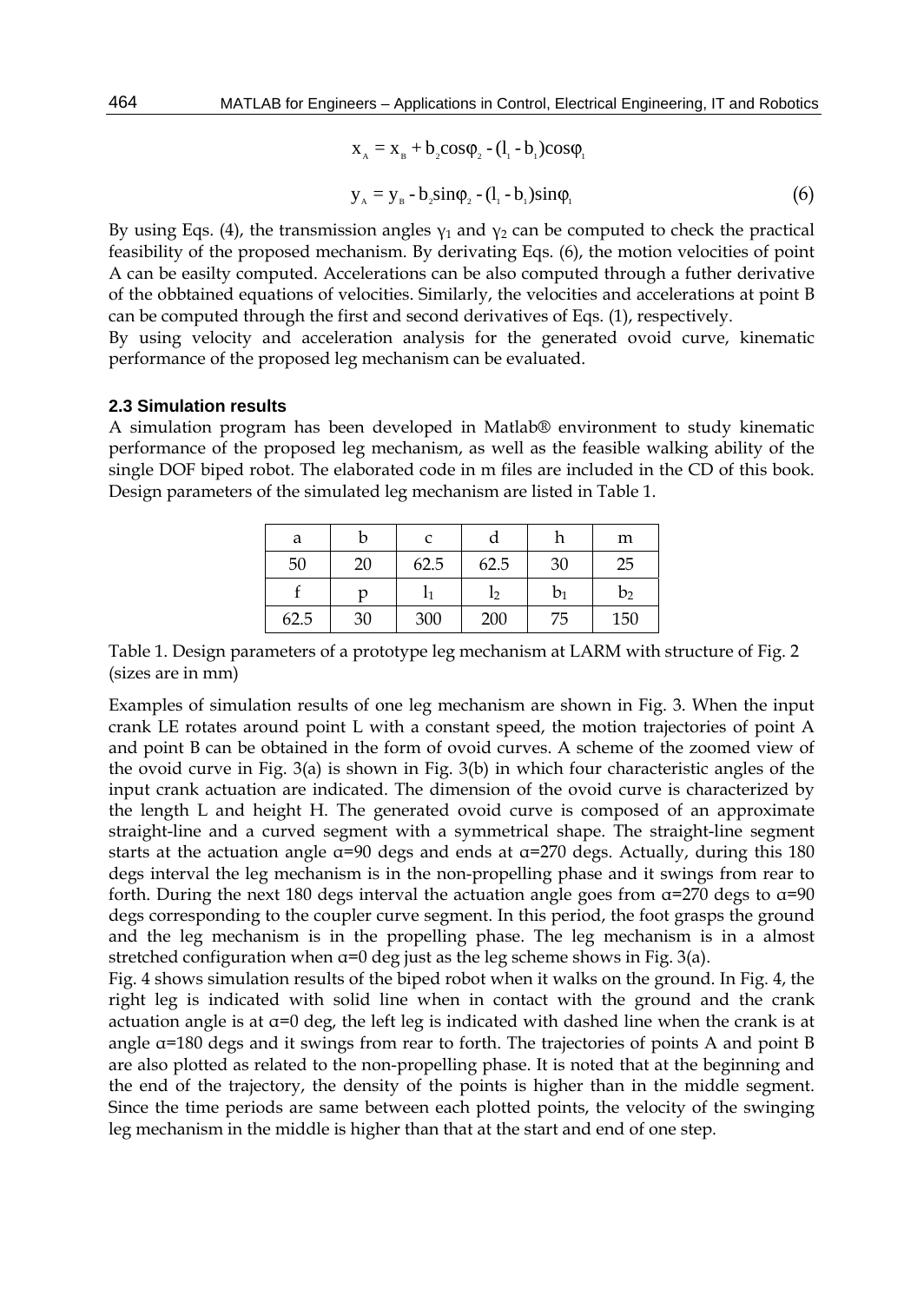



A scheme of the biped motion and trajectories of critical points are shown in Fig. 5(a). Referring to Fig. 5(a), when the leg mechanism is in a non-propelling phase, it swings from rear to forth and the supporting leg propels the body forward. The swinging leg mechanism has a relative swing motion with respect to the supporting leg mechanism. Therefore, the velocity of point B1 in a non-propelling phase with respect to the global inertial frame is larger than that during a supporting phase. This is the reason why the size of curve a-b-c is larger than that the size of curve c-d-e in Fig. 5(b) even if the Chebyshev mechanisms produce the motion with only 180 degs phase differences at the points B1 and B2.



Fig. 4. Simulation results for motion trajectories of the leg mechanisms during biped walking

Fig. 5(b) shows the trajectories of points A1, A2, B1, and B2 in a biped walking gait. The trajectories are plotted with solid lines for the right leg mechanism and with dashed lines for the left leg mechanism, respectively. The motion sequences of points B1 and A1 are indicated with alphabet letters from a to e and a' to e', respectively. In Fig. 5(b), the trajectory segments a-b-c of point B1 and a'-b'-c' of point A1 are produced by the right leg mechanism while it swings from rear to forth. The trajectory segments c-d-e are produced while the right leg is in contact with the ground. Correspondingly, c', d', and e' are at the same point. The trajectories of points A2 and B2 for left leg mechanism are similar but have 180 degs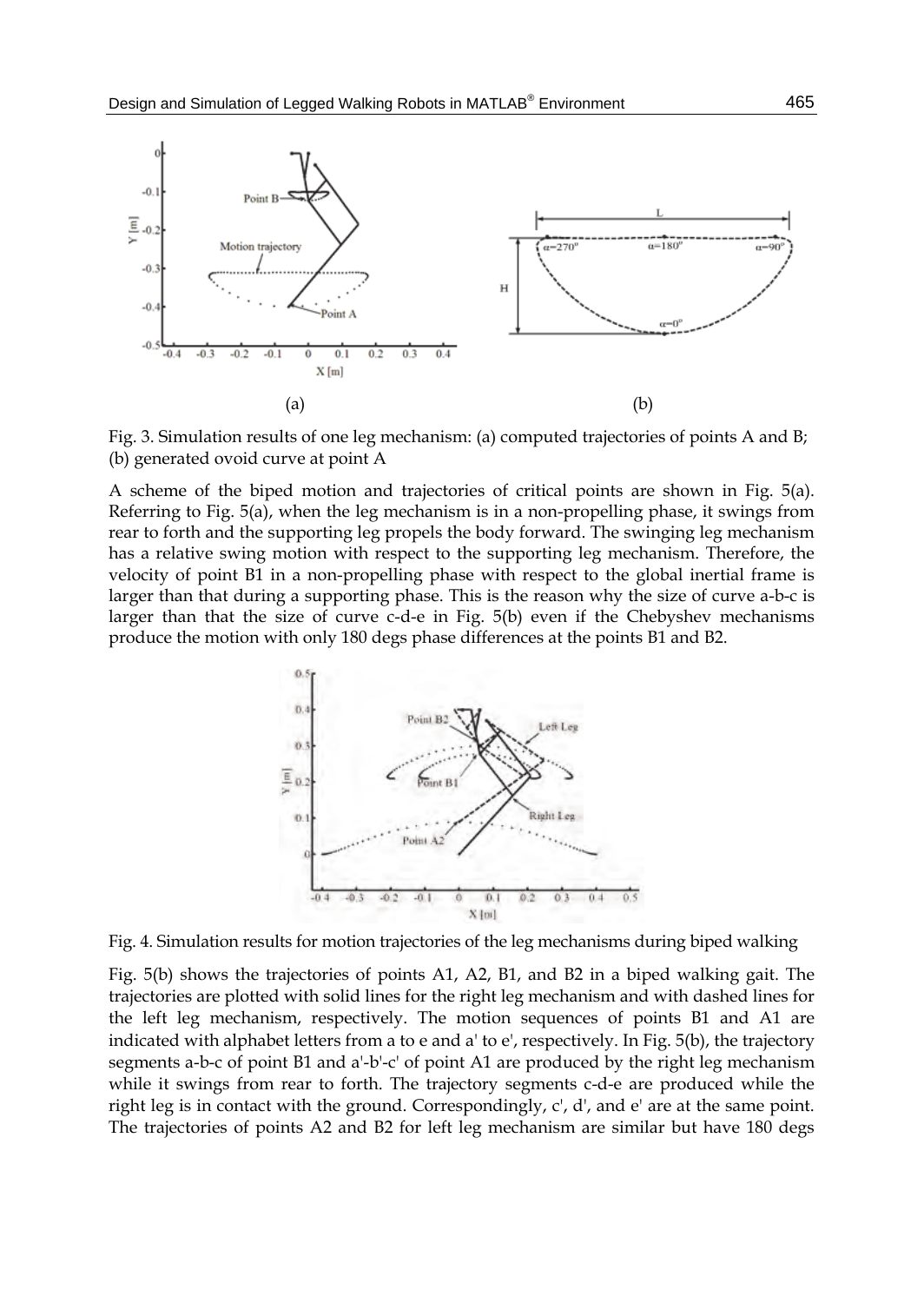differences with respect to the right leg mechanism. There are small circles in the trajectories of point B1 and point B2 during the transition of the two walking phases. This happens because there is a short period of time during which both legs are in contact with the ground and a sliding back motion occus for the body motion of the biped robot.



Fig. 5. Simulation results of biped walking: (a) motion trajectories of the leg mechanisms; (b) a characterization of the computed trajectories of points A1, A2, B1, and B2

Fig. 6(a) shows plots of the computed transmission angles  $y_1$  and  $y_2$  of the right leg mechanisms as function of the input crank angles  $\alpha_1$ . The value of the transmission angles are computed between 50 degs and 120 degs. The transmission angles for left leg mechanism have 180 degs time differences. Therefore, the proposed leg mechanism has an efficient motion transmission capability. Fig. 6(b) shows the computed plots for angles  $\varphi_1$ and  $\varphi_2$  of the right leg mechanism. The value of  $\varphi_1$  is between 18 degs and 100 degs as a good contact with the ground. The value of  $\varphi_2$  is between -5 degs and 100 degs and there is no confliction between the legs and body.



Fig. 6. Characterization angles of the right leg mechanism as function of angle  $\alpha_1$ : (a) angles γ<sub>1</sub> and γ<sub>2</sub>; (b) angles  $φ$ <sub>1</sub> and  $φ$ <sub>2</sub>

The acceleration of point A is computed by using kinematics equations, which are computed in Matlab® m files. Fig. 7(a) shows the computed acceleration values of point A along X axis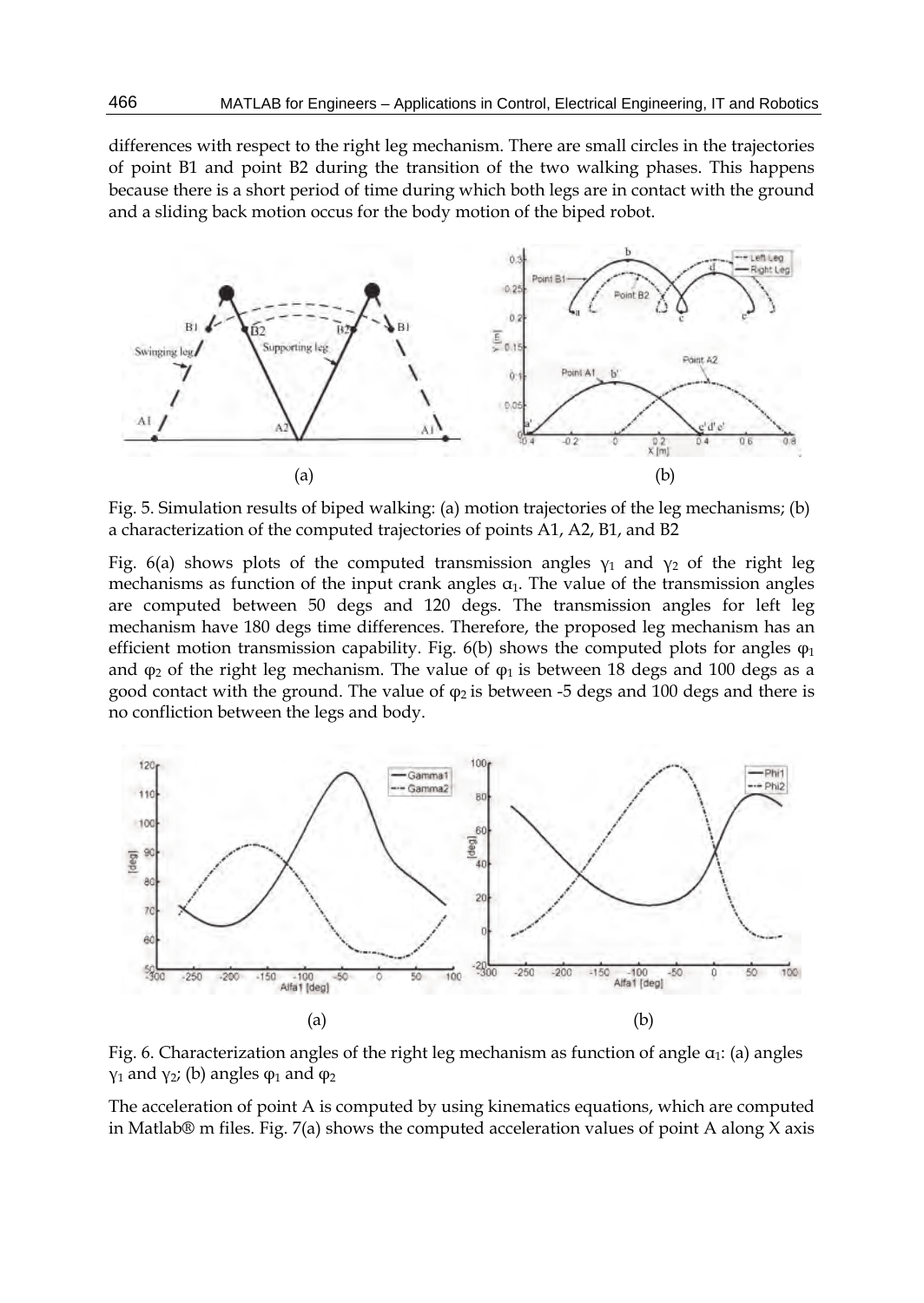and Y axis, respectively. Similarly, Fig. 7(b) shows the accelerations of point P on the body of the biped robot.

In Fig. 7(a), the acceleration of point A at the end of leg mechanism is computed between -1 ms<sup>2</sup> to 10 m/s<sup>2</sup> along X axis and between -10.5 m/s<sup>2</sup> to -3.5 m/s<sup>2</sup> along Y axis. The acceleration along  $X$  axis reaches the maximum value when the input crank angle is at  $t=0.5$ s ( $\alpha$ =20 degs) and the minimum value when it is at t=7.3 s ( $\alpha$ =325 degs).

In Fig. 7(b), the acceleration at point P is computed between -2.3 m/s<sup>2</sup> to 9 m/s<sup>2</sup> along X axis and between -10.2 m/s<sup>2</sup> to -0.2 m/s<sup>2</sup> along Y axis. The acceleration in X axis reaches the maximum value when one leg mechanism is in the middle of supporting phase and acceleration in Y axis reaches the minimum value, correspondingly. The acceleration in  $X$ axis reaches the minimum value during the transition phase of leg mechanisms and the negative value shows that the biped robot in a double supporting phase and produces a back sliding motion.



Fig. 7. Computed accelerations during one biped walking gait: (a) accelerations of point A in  $X$  and  $Y$  axes; (b) accelerations of point  $P$  in  $X$  and  $Y$  axes

An optimal design of the leg mechanism can perform an efficient and practical feasible walking gait. By using the flexibility of Matlab® environment with the elaborated simulation codes. A parametric study has been proposed to characterize the operation performance of the proposed single DOF biped robot as function of its design parameters. Actually, the lengths of the linkages determine a proper shape and size of the generated ovoid curve that is produced by the Chebyshev linkage through an amplification ration of the pantograph mechanism as shown in Fig. 2. Therefore, only three parameters a, p, and h can be considered as significant design variables. In Fig. 8, results of the parametric study are plotted as function of parameter a as output of Matlab® m files.

By increasing the value of parameter a, size of the ovoid curve is decreased in X axis and is increased in Y axis as shown in Fig.  $8(a)$ . Particularly, the ovoid curve with an approximately straight line segment is obtained when  $a=0.05$  m. Fig. 8(b) shows the corresponding trajectories of COG (center of gravity) and the feet of swinging leg when the other leg mechanism is in contact with the ground. The step length L decreases and step height H increases as function of the value of parameter a, as shown in Fig. 8(b).

In Fig. 9, results of parametric study are plotted as function of parameter p. In Fig. 9(a), by varying parameter p the ovoid curve generated at point A has only displacements along X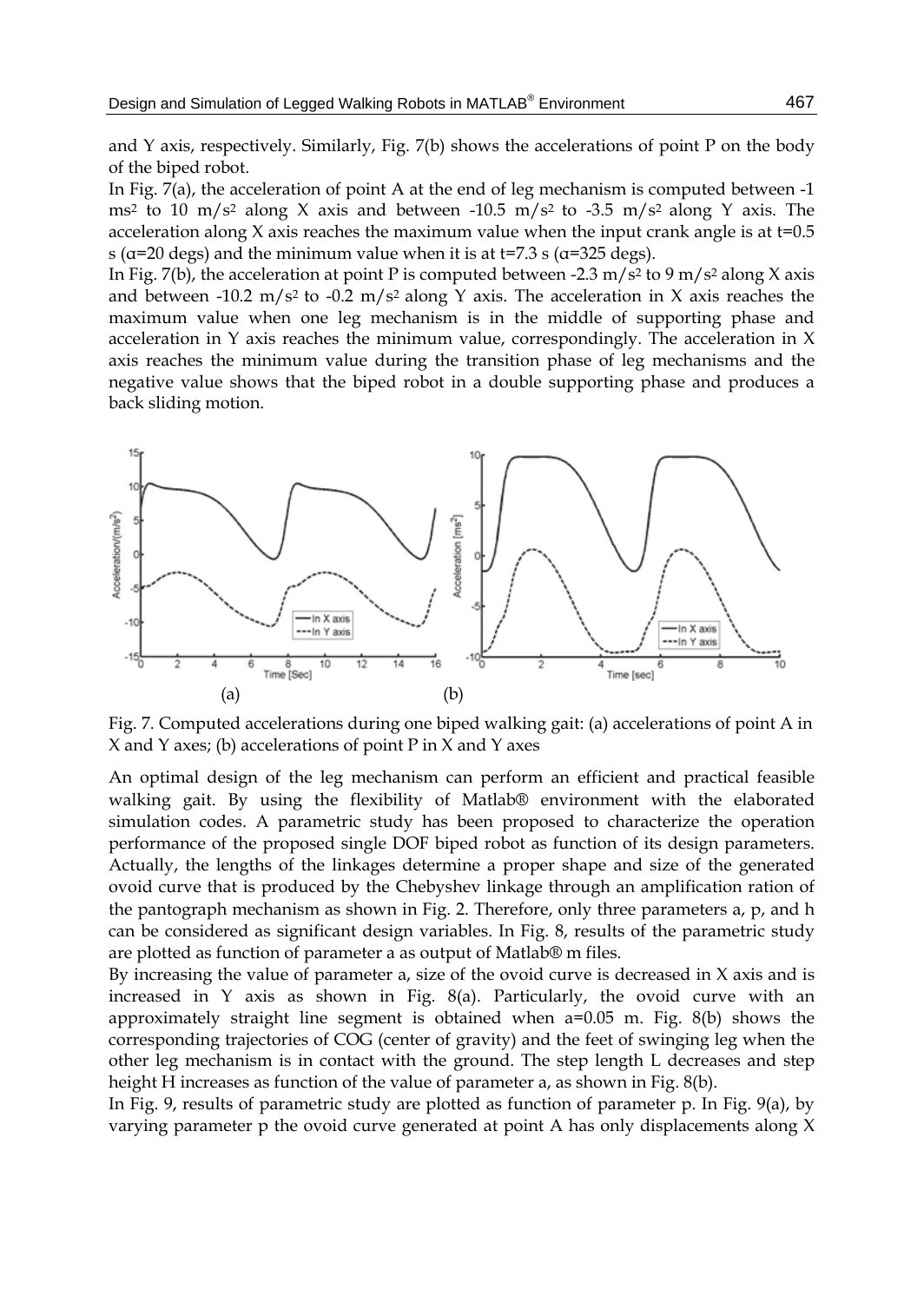

Fig. 8. A parametric study of the leg mechanism as function of parameter a in Fig. 2: (a) generated ovoid curves at point A; (b) trajectories of COG and foot trajectories of the swinging leg



Fig. 9. A parametric study of the biped robot as function of parameter p in Fig. 2: (a) generated ovoid curves at point A; (b) trajectories of COG and foot point of swinging leg



Fig. 10. A parametric study of the biped robot as function of parameter h in Fig. 2: (a) generated ovoid curves at point A; (b) trajectories of COG and foot point of swinging leg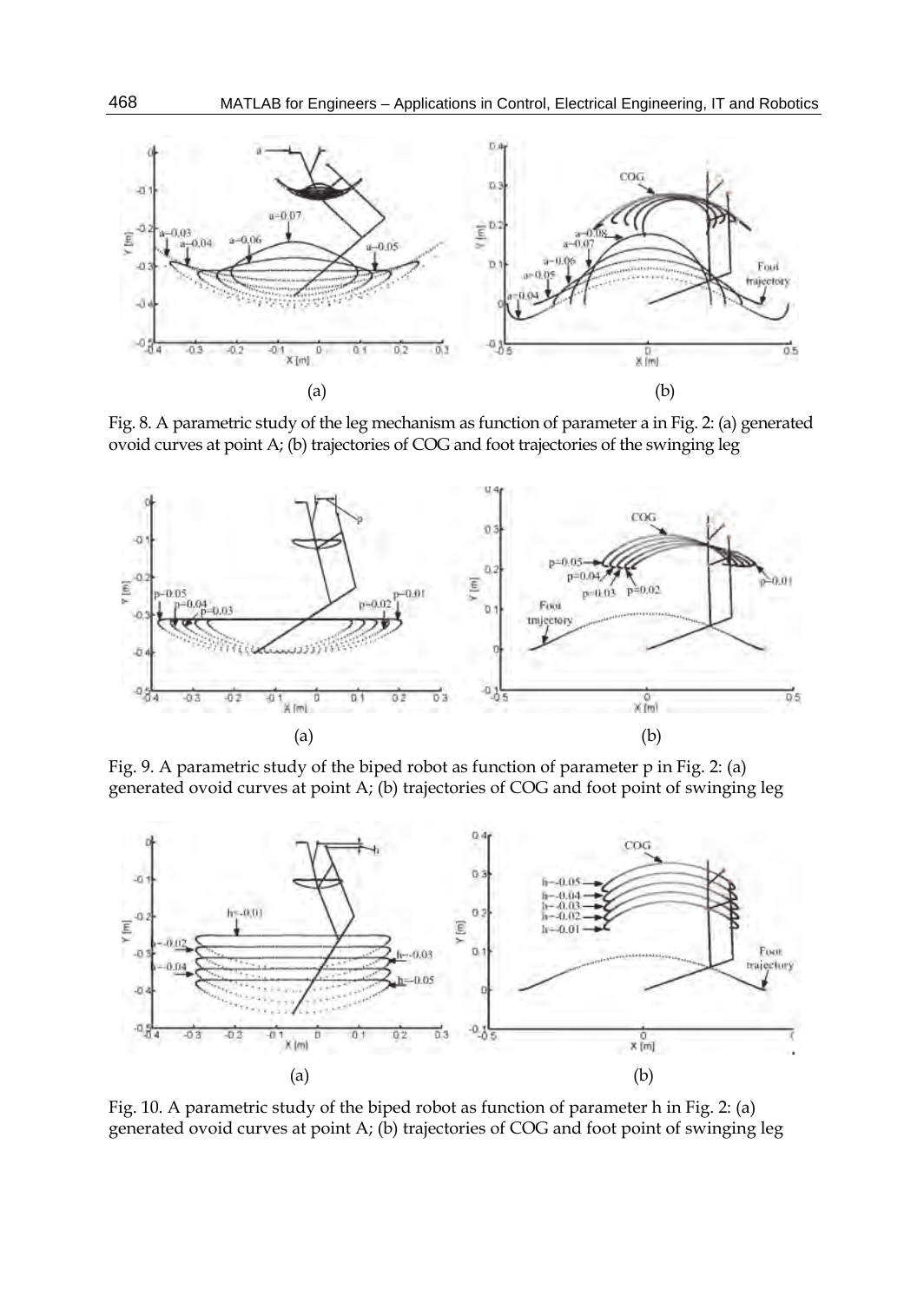without change of the step length L and step height H. The COG of the biped robot has corresponding displacements along X axis. Similarly, by varying parameter h, the COG of the biped robot has displacements along Y axis as shown in Fig. 10.

Therefore, the position of point P determines the location of the ovoid curve without any shape change. Correspondingly, the location of COG of the biped robot can be as function of the position of point P since the mass center of the leg mechanism varies correspondingly.

The parametric study have analyzed the shape of the generated ovoid curve as function of three parameters a, p, and h. The parametric study whose main results are shown in Fig. 8, 9, and 10 has been aimed to check the motion possibility and design sensitivity of the proposed leg mechanism. Interesting outputs of the parametric study can be considered in the following aspects:

- The kinematic behaviour in terms of point trajectories is robust and well suited to walking tasks.
- Variations of main design parameters do not affect considerably main characteristics of the walking operation.
- The size of the walking step can be modified by changing the parameter a only.
- The size of height of swinging leg motion can be modified by changing the parameter h only.

Therefore, an optimized mechanical design for leg mechanism and an efficient walking gait for minimizing input crank torque can be determined by selecting proper design parameters.

## **3. A biologically inspired tripod walking robot**

Legged locomotion in walking robots is mainly inspired by nature. For example, biped robots mimic the human walking; quadruped robots perform leg motion like dogs or horses and eight legged robots are inspired to spider-like motion (Song & Waldron, 1989; González et al., 2006). Most of animals have an even number of legs with symmetry character. With this important character animals can move easily, quickly and stably. However, among legged walking robots, biped walking robots are the human-like solutions but sophisticated control algorithms are needed to keep balance during operation (Vukobratovic, 1989). Multi legged robots have a good stable walking performance and can operate with several walking gaits. However, the number of motors increases together with legs. How to coordinate control the motors and gaits synthesis are still difficult problems.

Actually, there are some tripod walking experiences in nature, even around our daily life. A significant example of tripod walking can be recognized in old men walking with a cane. Two human legs and a walking cane as a third leg can produce a special tripod walking gait. With this kind of tripod walking gait, old people with aged or illness nervous system can walk more stably since they always keep two legs in contact with the ground at the same time. Additionally, a standing phase is more stable since there are three legs on the ground and forms a rigid triangle configuration. By talking into account of the advantages of a tripod walking gait, a novel tripod walking robot has been proposed as shown in Fig. 11.

In Fig. 11, the tripod walking robot consists of three single DOF Chebyshev-Pantograph leg mechanisms, a body frame, and a balancing mechanism, which is mounted on the top of body frame. Three leg mechanisms are installed on the body frame in a triangle arrangement with one leg mechanism ahead and two leg mechanisms rear in the same line. The main specifications of the designed model are listed in Table. 2.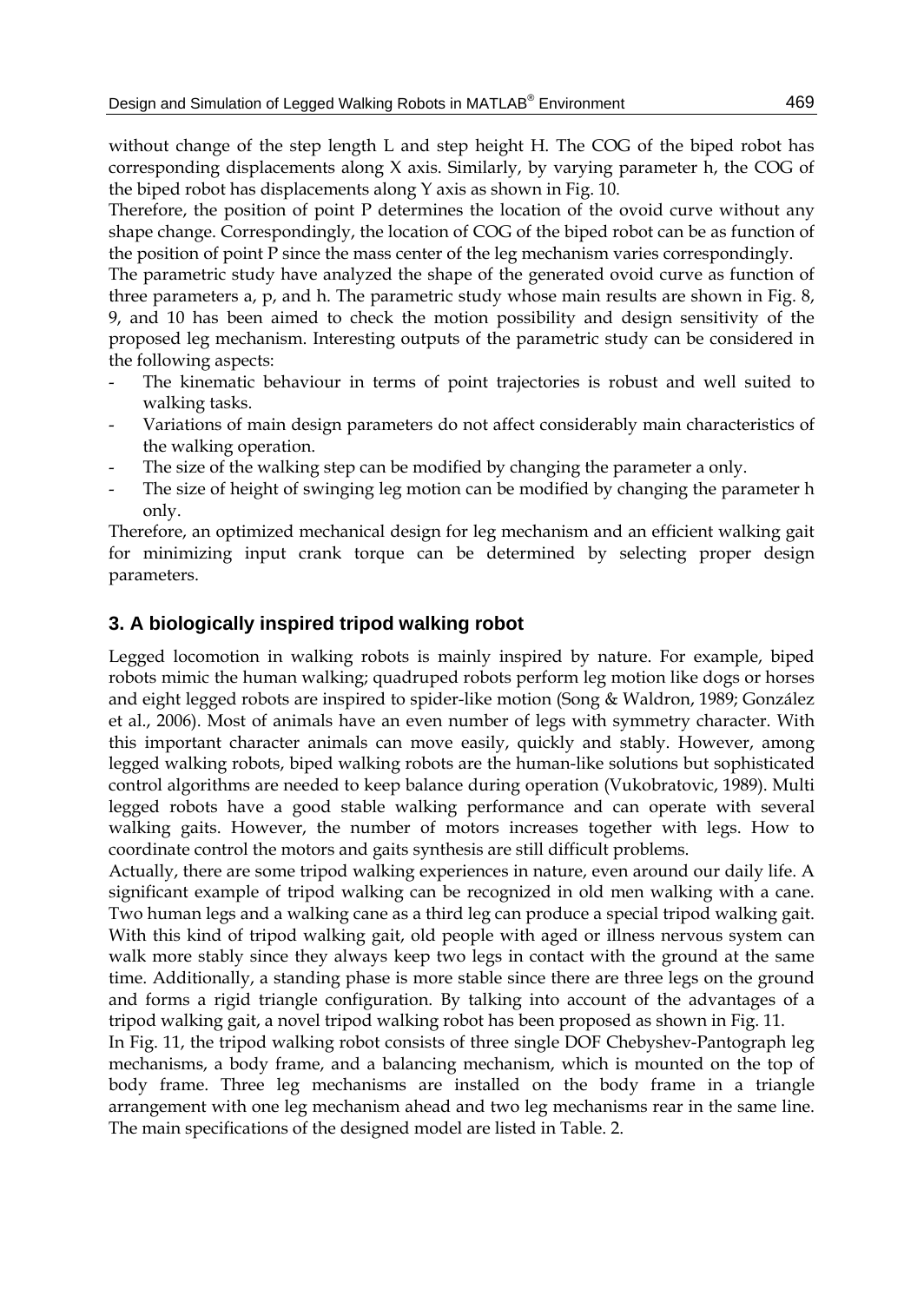

Fig. 11. A 3D model of the proposed tripod walking robot in SolidWorks® environment

| Degrees of freedom | 7 (3 for legs, 1 for balancing mechanism, 3 for<br>passive ankle joints) |  |  |
|--------------------|--------------------------------------------------------------------------|--|--|
| Weight             | $10 \text{ kg}$                                                          |  |  |
| Dimension          | 300×300×600 mm                                                           |  |  |
| Walking speed      | $0.36$ km/h                                                              |  |  |
| Step size          | $300 \text{ mm} / \text{step}$                                           |  |  |
| Walking cycle      | $1 \text{ sec} / \text{step}$                                            |  |  |

Table 2. Main specifications of the 3D model for the tripod walking robot in Fig. 11

The tripod walking robot is developed for payload transportation and manipulation purposes. The proposed design of the tripod walking robot will be capable of moving quickly with flexibility, and versatility within different environments. Therefore, in the mechanical design, particular attentions have been focused to make the tripod walking robot low-cost easy-operation, light weight, and compact. Particularly, commercial products have been extensively used in the designed model to make it easy to build. Aluminum alloy is selected as the material of the tripod walking robot since it has proper stiffness, mass density, and cheap price.

### **3.1 The proposed mechanical design**

The mechanism design problem can be started by considering a concept of a tripod waking robot model as shown in Fig. 12(a). The scheme of the mechanism in Fig. 12(a) is a simplified structure with two DOFs that can perform a required back and forth, up and down movement in saggital plane. Actuation motors are fixed at the point C1, C2 and C3. Two feet grasp the ground at point A1 and point A2 while the third leg swings from back to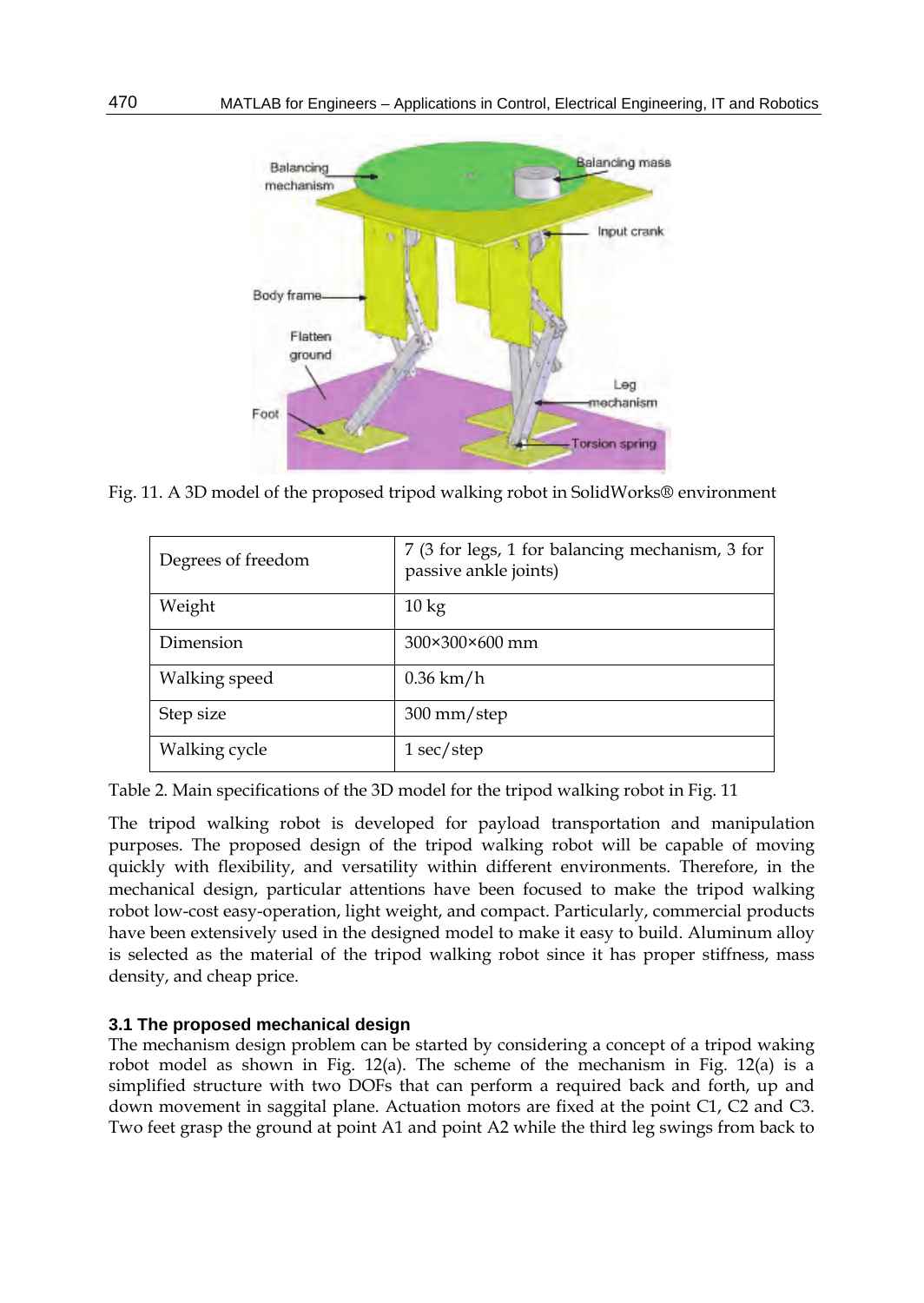forth. The two legs in contact with the ground together with the robot body form a parallel mechanism.

A scheme of the proposed leg mechanism for tripod walking robot is shown in Fig. 12(b). The tripod walking robot is mainly composed of three one-DOF leg mechanisms. The three leg mechanisms are the same design which is installed on the robot body to have a triangle configuration in horizontal plane. All the three legs are fixed on the body and actuated by DC motors. The leg mechanism is sketched with design parameters in Fig. 12(b).

The basic kinematics and operation characters of the proposed leg mechanism are investigated in the work (Liang et al., 2009). This one-DOF leg mechanism is composed of a Chebyshev four-bar linkage CLEDB and a pantograph mechanism BGMHIA. Points L, C and M are fixed on the body. The Chebyshev mechanism and pantograph mechanism are jointed together at point B through which the actuation force is transmitted from the Chebyshev linkage to the pantograph leg. Linkage LE is the crank and  $\alpha$  is the input crank angle. The transmission angles  $y_1$  and  $y_2$  of the leg mechanism are shown in the Fig. 12(b).

When the crank LE rotates around point L, an ovoid curve with an approximate straight line segment and symmetry path as traced by foot point. Each straight line segment has a 180º phase in the crank rotation input. The straight line segment represents the supporting phase and the curve segment represents the swinging phase. When the leg mechanism operates in a supporting phase it generates a horizontal motion to points L, C and M which are fixed at the body. Therefore, the body of the robot is propelled forward without force conflict between two legs contacting the ground.

In a tripod walking gait each leg must has 2/3 period of time in supporting phase and another 1/3 time in swinging phase. In order to avoid the problem of force conflict between legs, a solution is that the two legs on the ground can produce a straight line motion in horizontal plane with the same speed and without waving in vertical direction. A careful analysis will help to define a propel operation of the leg mechanism.

A feasible solution requires that the actuation speed of the input crank is twice during swinging phase as compared with supporting phase.  $A_i$  (i=1, 2, 3) are the end points of three leg mechanisms. They trace the same ovoid curve but with 90ºactuation phase differences in supporting phase. Therefore, there will be always two legs in contact with the ground and another leg swings in the air.

## **3.2 Simulation results**

Simulations have been carried out in the Matlab® environment with suitable codes of the proposed formulation. The design parameters of the mechanisms for simulation are listed in Table.3. The rotation velocity of the input crank actuation angle is set at 270 degs/s. Each step lasts in 1/3 second for each leg, and numerical simulation has been computed for 2 seconds to evaluate a walking behavior in a stationary mode.

| Chebyshev mechanism (mm) |         | Pantograph mechanism (mm) |             | Leg location (mm) |
|--------------------------|---------|---------------------------|-------------|-------------------|
| $d = 62.5$               | $m=25$  | $11=330$                  | $12 = 150$  | $H_1 = 100$       |
| $c = 62.5$               | $a=50$  | $b_1 = 110$               | $b_2 = 100$ | $H_2 = 100$       |
| $f=62.5$                 | $p=230$ | $p=230$                   |             | $H_3 = 240$       |

Table 3. Simulation parameters of the single DOF leg mechanism for the tripod walking robot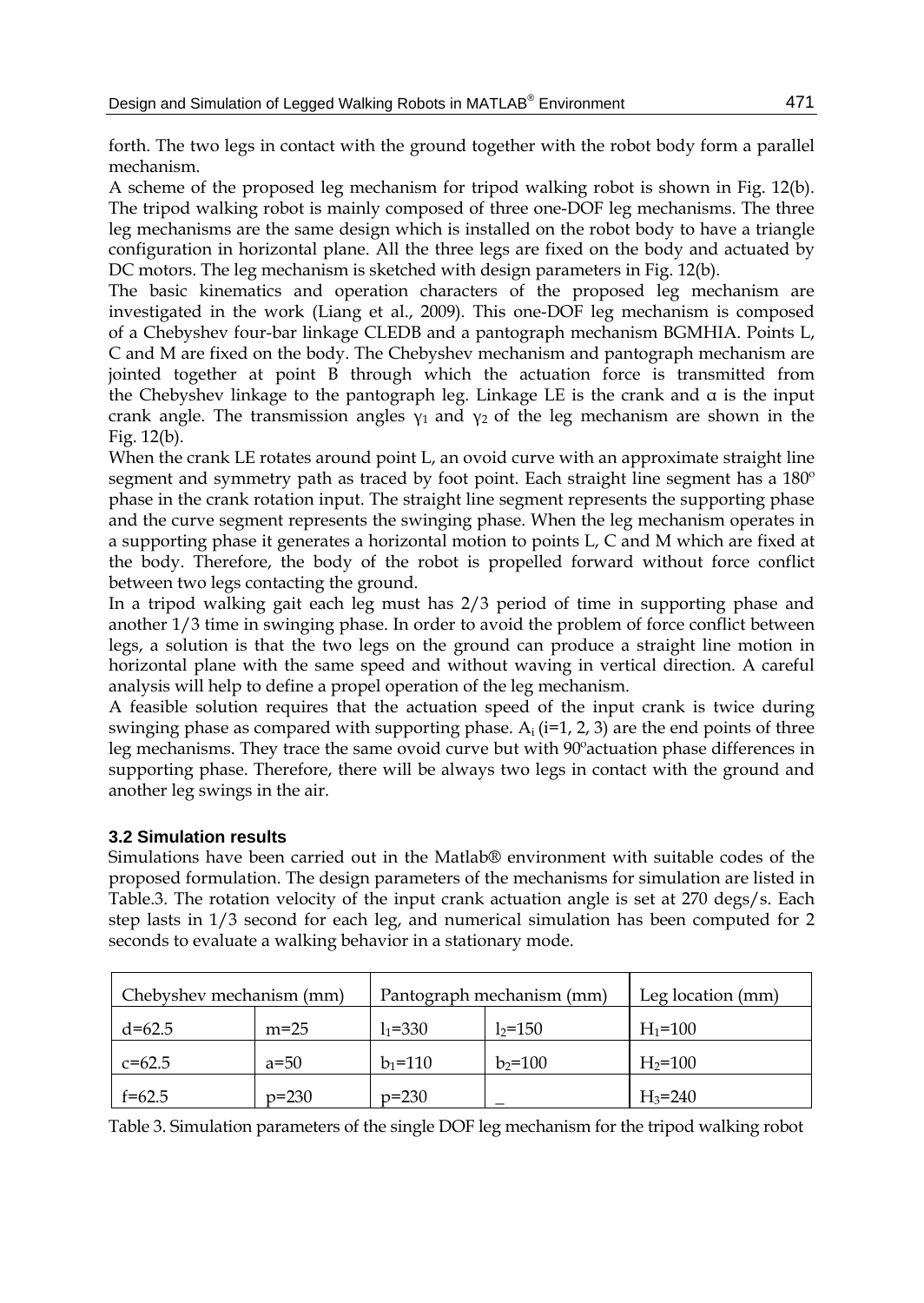

Fig. 12. The proposed tripod walking robot: (a) configurations of three leg mechanisms; (b) a scheme of one leg mechanism with design parameters

In Fig. 13, the tripod walking robot is given at initial configuration with the input crank angles  $\alpha_1$ =180 degs,  $\alpha_2$ =90 degs, and  $\alpha_3$ =270 degs. At this initial time, the three legs are on the ground with two legs in supporting phase and the third leg is about to get into swinging phase.

In Fig. 14, a sequence of snapshots are shown for the tripod walking robot walks in three dimension space as computed in the numerical simulation. The trajectories of points  $A_i$ (i=1,2, 3) of the feet are depicted with small curves. In Fig. 15, the movements of the legs for tripod walking robot are shown in saggital plane. The positions of three feet are also shown in horizontal plane as referring to the computed snapshots.

As shown in Fig. 15, at each step, there are always two legs contacting the ground. Actually, a balancing mechanism can be installed on the body of the robot to adjust the gravity center between the two legs, which grasp the ground at each step. A simple rotation mechanism with a proper mass at end is likely to be installed on the body of robot as a balancing mechanism. Therefore, with a very simple control algorithm and specially sized balancing mechanism the tripod walking robot can walk with a static equilibrium even while it is walking.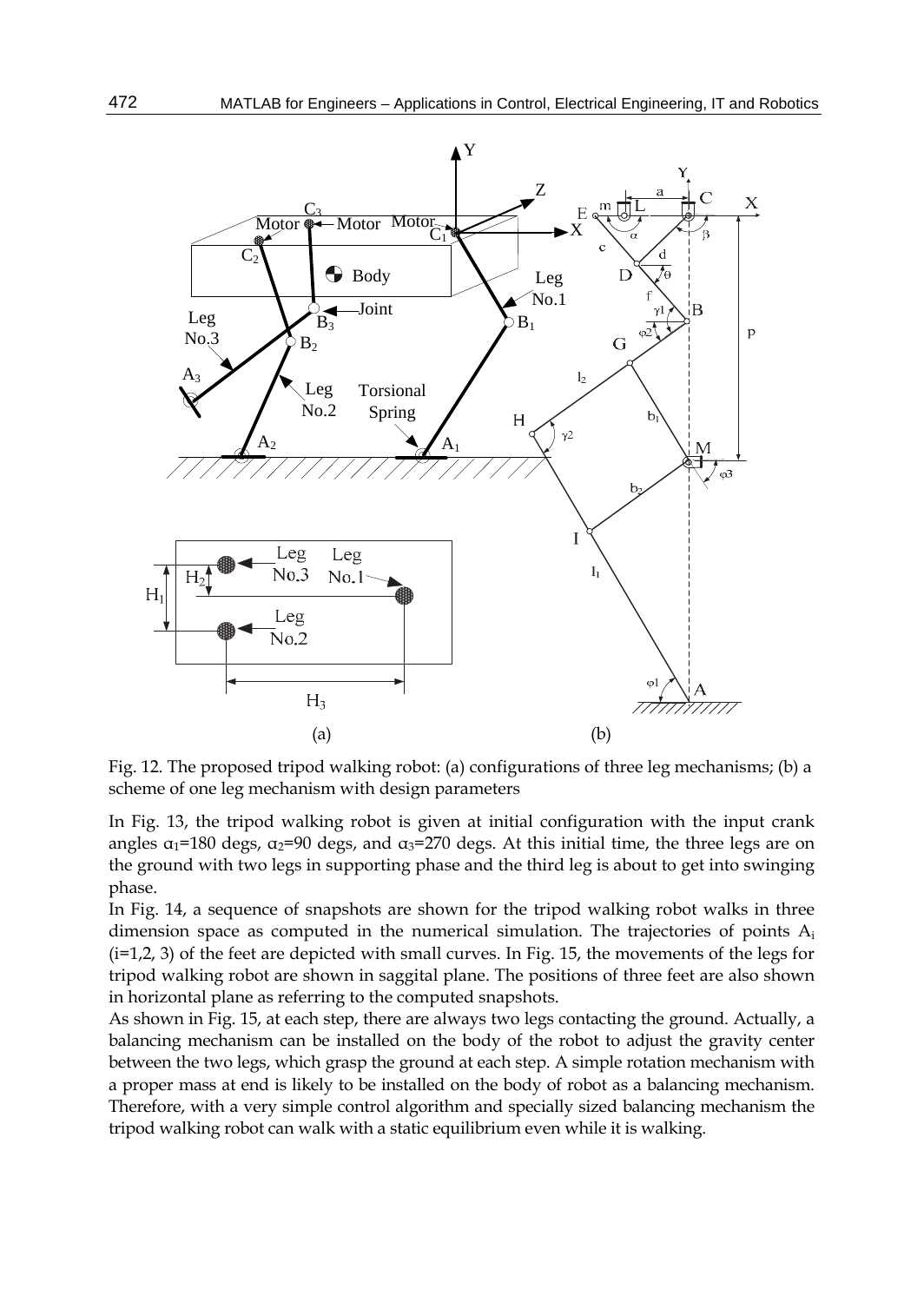A typical walking cycle for the proposed tripod walking robot can be described as following by referring to Fig. 13 and Fig. 15. The leg No.3 leaves the ground and swings from back to forth in the so-called swinging phase; at the same time the leg No.1 and the leg No.2 are in the supporting phase, since they are in contact with the ground and they propel the body forward. The speed of the input crank in leg No.3 is twice than in leg No.2 and Leg No.1. When the swinging leg No.3 touches the ground, it starts the propelling phase and the leg No.1 is ready to leave the ground. When Leg No.2 touches the ground, the tripod robot completes one cycle of walking.



Fig. 13. The tripod walking robot at initial configuration with  $\alpha_1$ =180 degs,  $\alpha_2$ =90 degs, and  $\alpha_3$ =270 degs



Fig. 14. Walking snapshots of the tripod walking robot as function of the input for leg motion: (a)  $\alpha_1$ =270 degs; (b)  $\alpha_1$ =90 degs; (c)  $\alpha_1$ =180 degs; (d)  $\alpha_1$ =270 degs; (e)  $\alpha_1$ =90 degs; (f)  $\alpha_1$ =180 degs

In order to investigate the operation characteristics and feasibility of the proposed mechanism, the plots of transmission angles  $\gamma_1$ ,  $\gamma_2$  and leg angles  $\varphi_1$ ,  $\varphi_2$  for three legs are shown as function of time in Fig. 16(a) and Fig. 16(b), respectively.

The plots are depicted for each leg. It can be found out that the transmission angle  $\gamma_1$  varies between 60 degs and 170 degs and  $y_2$  varies between 70 degs and 120 degs. According to the kinematics rule of linkages, a feasible and effective transmission can be obtained for the proposed leg mechanism.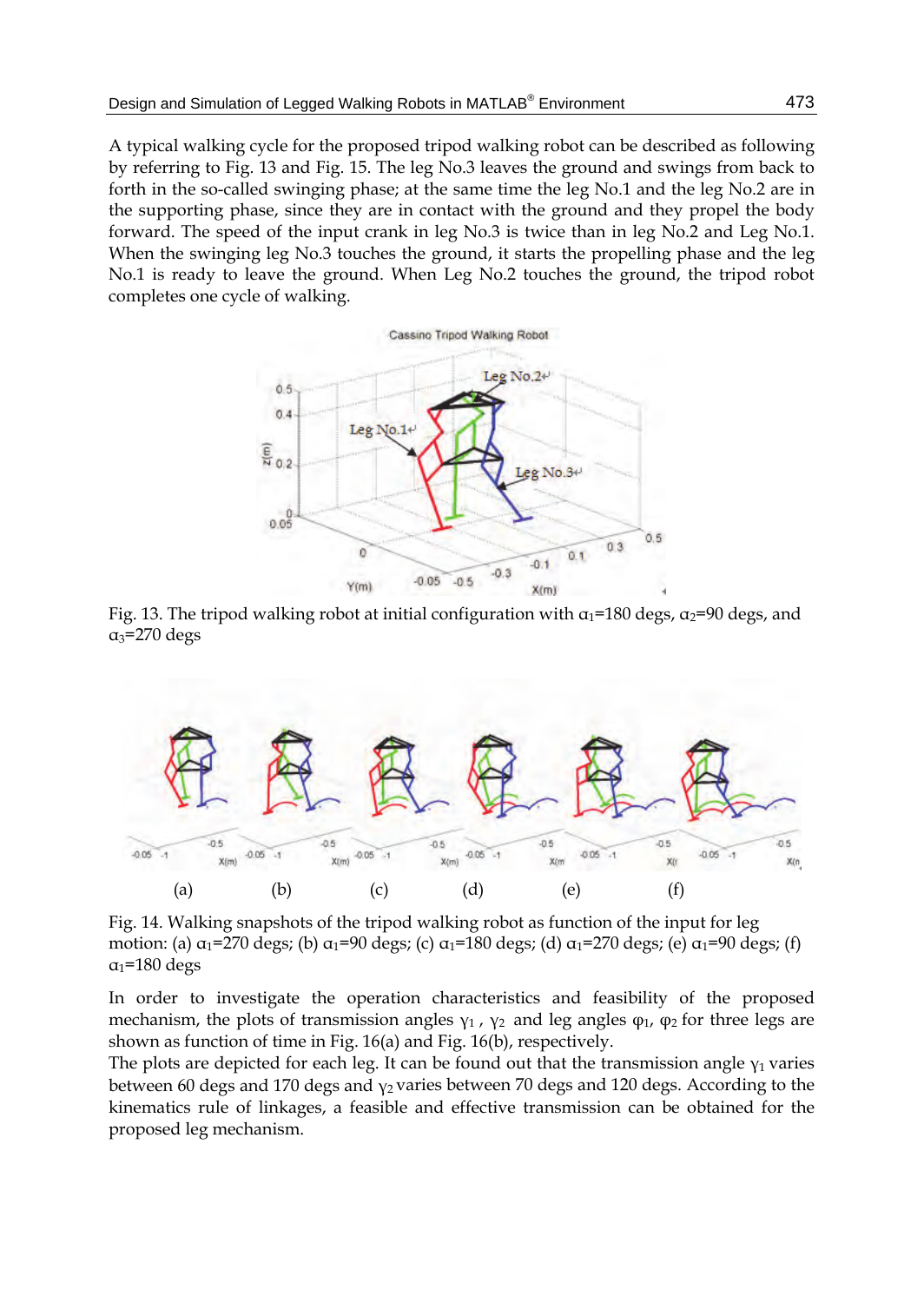

Fig. 15. Walking sequences and trajectories of the feet in saggital plane and position of the three feet in horizontal plane: (a)  $\alpha_1$ =270 degs; (b)  $\alpha_1$ =90 degs; (c)  $\alpha_1$ =180 degs; (d)  $\alpha_1$ =270 degs; (e)  $\alpha_1$ =90 degs; (f)  $\alpha_1$ =180 degs

The plots of leg angles  $\varphi_1$ ,  $\varphi_2$  are shown in Fig. 17. Angle  $\varphi_1$  varies in a feasible region between 45 degs and 95 degs. It reaches the maximum value at the transition point from swinging phase to supporting phase and the minimum value vice versa. Angle  $\varphi_2$  varies between 5 degs and 72 degs. Therefore, no conflict exists between pantograph mechanism and Chebyshev linkage in the proposed leg mechanism.

Fig. 18(a) shows plots the motion trajectories in saggital plane for points  $A_i$  (i=1, 2, 3). Dimension of the length and height for each step are depicted as L and H, respectively. These two dimension parameters are useful to evaluate walking capability and obstacles avoidance ability for the tripod walking robot. They have been computed as L=300 mm and H=48 mm for each step.

A tripod walking gait is composed of three small steps. Fig. 18(b) shows the positions of points of  $C_i$  (i=1, 2, 3) in saggital plane. It can be noted that the trajectories are approximate straight lines with very small waving. Therefore, the body of the tripod walking robot has a very small movement of less 5 mm in vertical direction and can be seem as an energy efficiency walking gait. It is computed that the body of robot is propelled forward 100 mm for each leg step. Therefore, the body is propelled forward 300 mm in a cycle of tripod walking gait. The walking speed can be computed as 0.3 m/s. However, there is a period of time that points  $C_2$  and  $C_3$  do not maintain the rigid body condition, but they move very slightly with respect to each other. Actually, this happens because the propelling speeds of two supporting legs are different. Therefore, a small difference of the motions between points  $C_2$  and  $C_3$  have been computed in the simulation of the walking gait.

Fig. 19 shows those differences between the positions of points  $C_i$  (i=1, 2, 3) as corresponding to Fig. 12(a), during the tripod walking. Fig. 19(a) shows the differences in  $X$ axis and Fig. 19(b) in Y axis, respectively. The difference in X axis is less than  $\Delta X_2$ =5 mm and difference in Y axis is less than  $\Delta Y_2$ =1.6 mm. The difference in Y axis can be used as compliance capability during the walking also to smooth the ground contacts. The difference in X axis can be compensated by installing a passive prismatic translation joint on the leg joints at the robot body.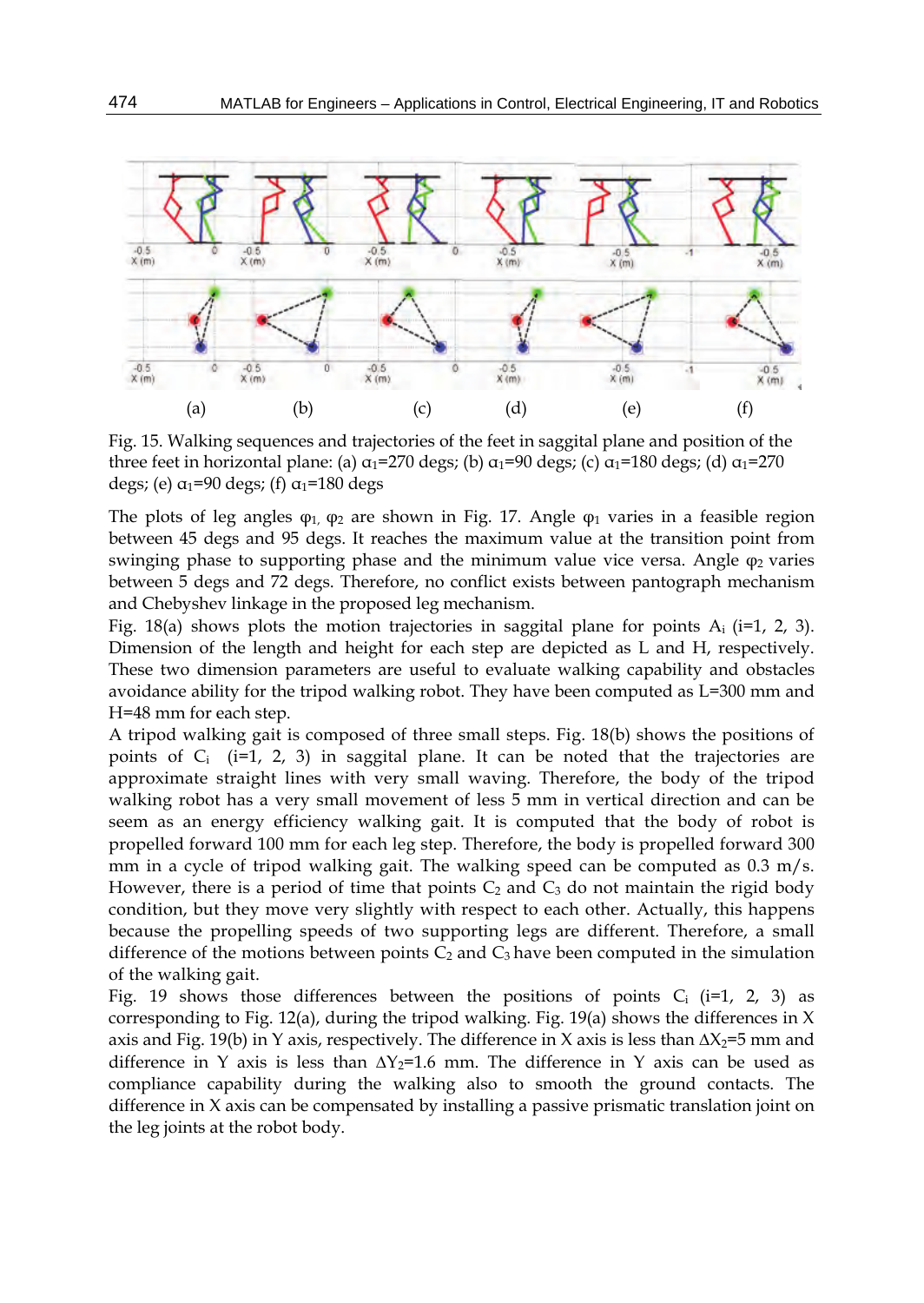

Fig. 16. The transmission angles of the three leg mechanisms during a simulated walking as function of time; (a) transmission angle γ<sub>1</sub>; (b) transmission angle γ<sub>2</sub>



Fig. 17. The transmission angles of three leg mechanisms as function of time; (a) transmission angle  $φ_1$ ; (b) transmission angle  $φ_2$ 



Fig. 18. The position of point A and point C in Saggital XY plane for three legs; (a) positions of points  $A_i$  (i=1, 2, 3); (b) positions of points  $C_i$  (i=1, 2, 3)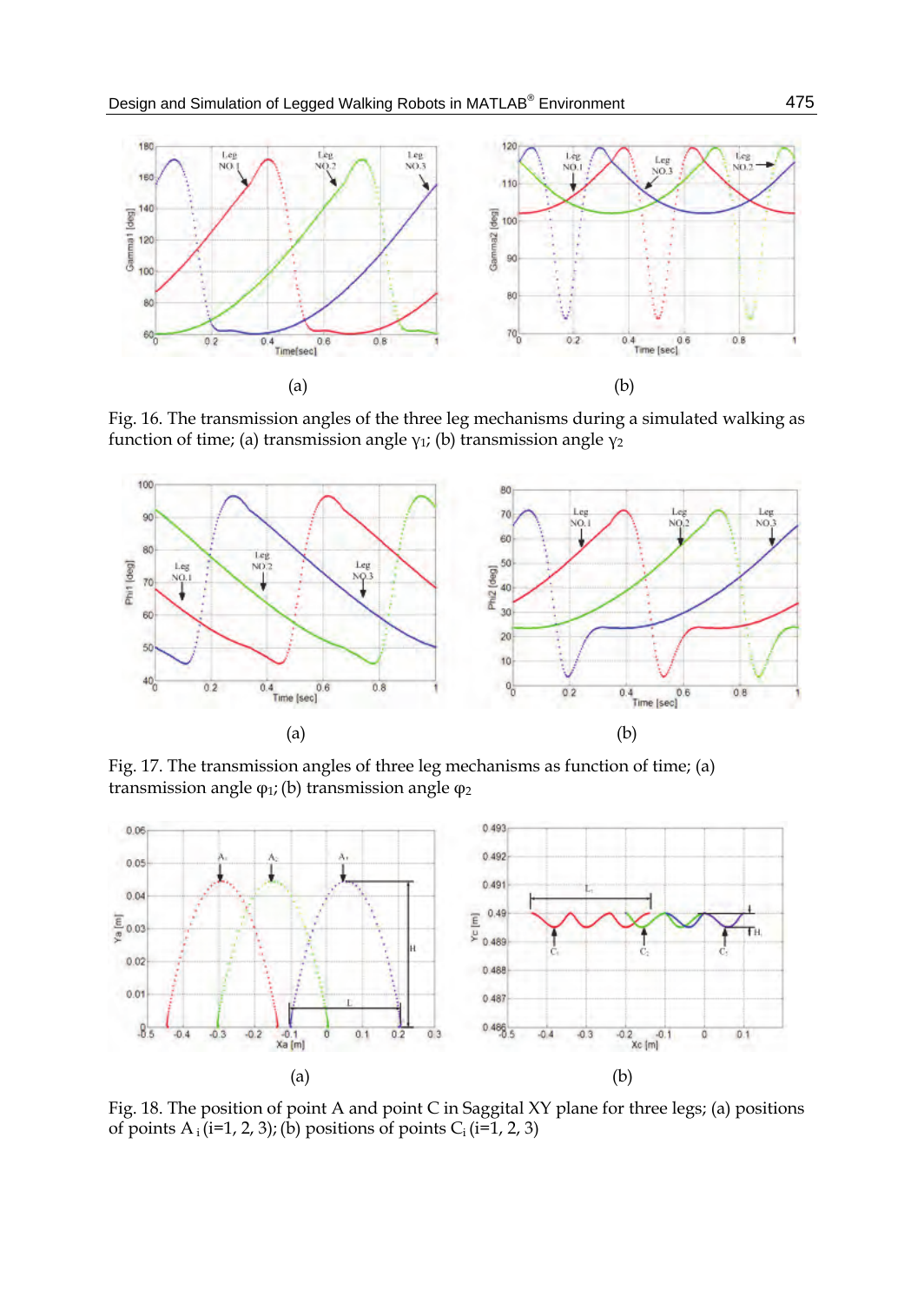

Fig. 19. The errors between points  $C_i$  (i=1, 2, 3) as function of time: (a) errors in X axis; (b) errors in Y axis



Fig. 20. The velocity of points  $A_i$  (i=1, 2, 3), as function of time: (a) velocity in X axis ; (b) velocity in Y axis

The plots of velocity at points  $A_i$  (i=1, 2, 3) in X and Y axis are shown in Fig. 20(a) and .Fig. 20(b), respectively. It can be noted that the velocity reaches the maximum value when the legs move to the highest point in a swinging phase in X axis. At the same point the velocity in Y axis is zero and the sign of velocity is changed. In the supporting phase because points  $A_i$  (i=1, 2, 3) are on the ground, the velocity is zero. Since the input crank speed is twice time in swinging phase than that in supporting phase, the plots are discontinuous at the transition point. Actually, this can be modeled as an impact between feet and ground that can be smoothed by the above mentioned differences in the paths of  $C_i$  points.

Matlab® programming has been suitable and indeed efficient both for performance computation and operation simulation by using the formulated model for the design and operation of the proposed tripod walking robot.

### **4. A New waist-trunk system for humanoid robots**

Humanoid robots are designed as directly inspired by human capabilities. These robots usually show kinematics similar to humans, as well as similar sensing and behaviour.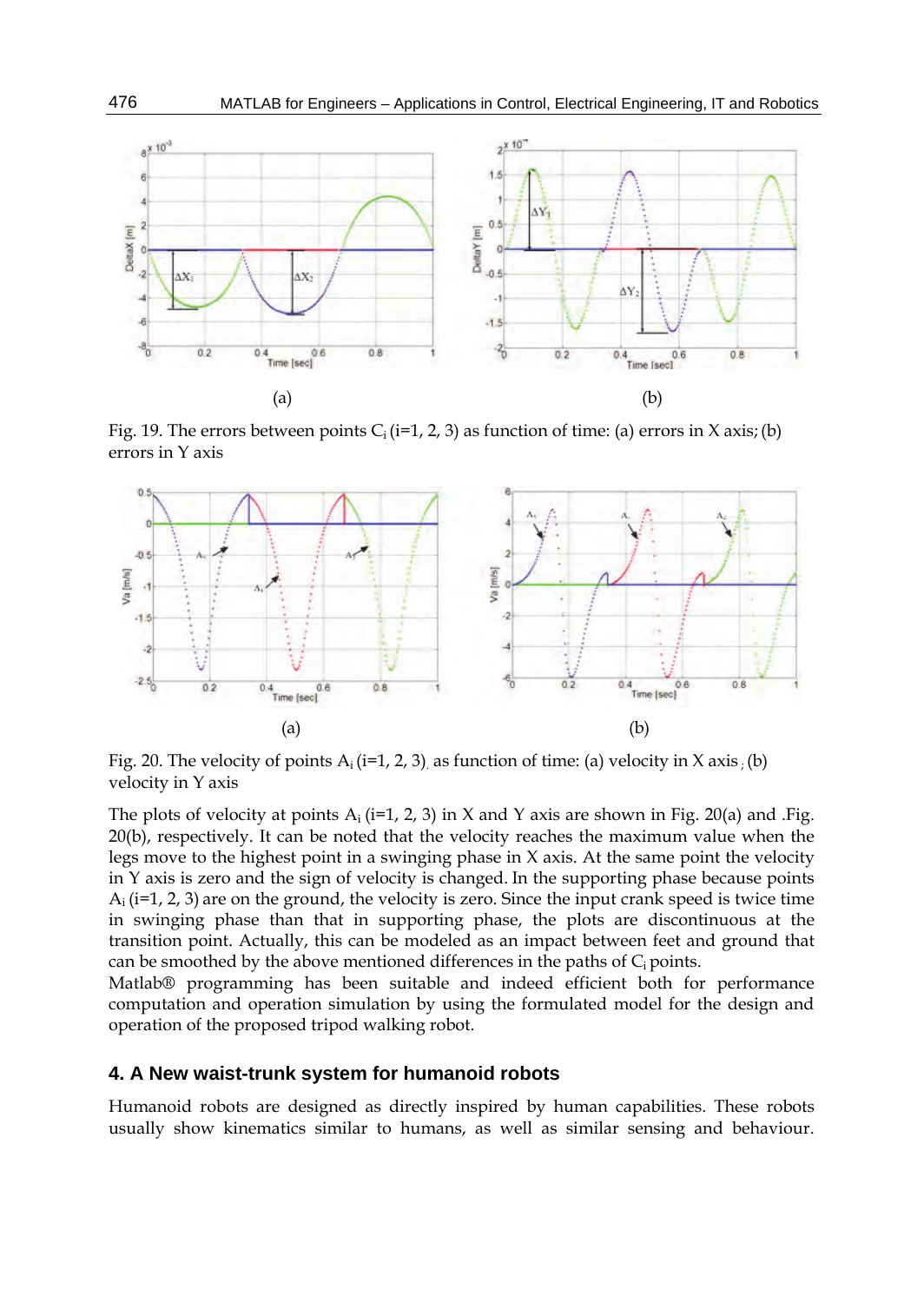Therefore, they can be better accommodated in our daily life environment (home, office, and other public places) by providing services for human beings (Kemp et al., 2008). This research field has attracted large interests since two decades and a lot of prototypes have been built in the laboratories or companies. Significant examples of biped humanoid robots can be indicated for example in ASIMO developed by HONDA Corporation (Sakagami et al., 2002), HRP series developed at AIST (Kaneko et al., 2004), WABIAN series at the Takanishi laboratory in the Waseda University, Japan (Ogura et al., 2006), HUBO series built at KAIST in Korea (Ill-Woo et al., 2007), and BHR series built in the Beijing Institute of Technology, China (Qiang et al., 2005).

A survey on the current humanoid robots shows that their limbs (arms and legs) are anthropomorphically designed as articulated link mechanisms with 6 or 7 DOFs. However, torsos of humanoid robots are generally treated as rigid bodies, which are passively carried by the biped legs. The torsos of the existing humanoid robots like ASIMO, HRP, and HUBO have almost a box shaped body with a small number of DOFs. A motivation of this kind of designs is that the torso is used to store the computer, battery, sensors, and other necessary devices, so that the whole system can be designed as compact, robust, and stiff. In addition, due to mechanical design difficulties and complexity of controlling multi-body systems, torsos have been designed by using serial mechanism architectures. However, this kind of designs introduces several drawbacks, which give limitations on the motion capability and operation performances for humanoid robots (Carbone et al., 2009). Therefore, it is promising to design an advanced torso for humanoid robots by adopting parallel mechanisms with a relative high number of DOFs.

Actually, the human torso is a complex system with many DOFs, and plays an important role during human locomotion such as in walking, turning, and running. Humans unconsciously use their waists and trunks to perform successfully tasks like bending, pushing, carrying and transporting heavy objects. Therefore, an advanced torso system is needed for humanoid robots so that they can be better accommodated in our daily life environment with suitable motion capability, flexibility, better operation performances, and more anthropomorphic characteristics.

In the literature, there are few works on design and control issues of the torso system for humanoid robots. A humanoid robot named WABIAN-2R has been developed at Takanishi laboratory in the Waseda University with a 2 DOFs waist and 2 DOFs trunk, (Ogura et al., 2006). The waist and trunk of WABIAN-2R is a serial architecture and it is used for compensating the moment that is generated by the swinging legs when it walks, and to avoid the kinematics singularity in a stretched-knee, heel-contact and toe-off motion. A musculoskeletal flexible-spine humanoid robot named as Kotaro has been built at the JSK laboratory in the University of Tokyo. Kotaro has an anthropomorphic designed trunk system with several DOFs and a complicated sensor system, and it is actuated by using artificial muscle actuators. However, it is not able to walk, (Mizuuchi, 2005). A 3 DOFs parallel manipulator named as CaPaMan2 bis at LARM has been proposed as the trunk module for a low-cost easy-operation humanoid robot CALUMA with the aim to keep balance during walking and for manipulation movements, (Nava Rodriguez et al., 2005). However, these torso systems are fundamentally different from the proposed waist-trunk system.

### **4.1 A new waist-trunk system**

Human torso is an important part of human body. It can be recognized as the portion of the human body to which the neck, upper and lower limbs are attached. Fig. 21(a) shows a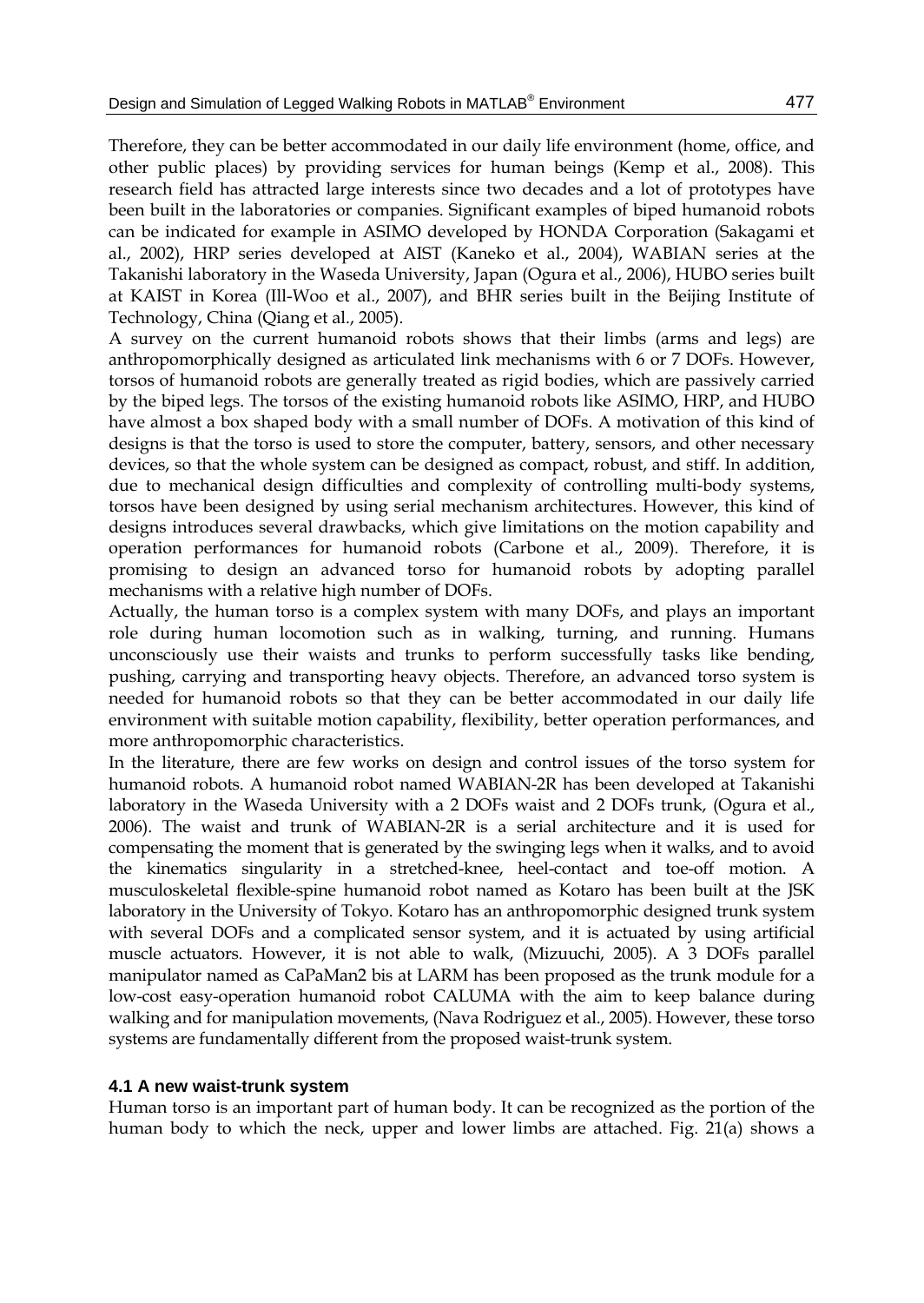scheme of the skeleton of human torso. It can be noted that the human torso consists of three main parts: thorax, waist, and pelvis (Virginia, 1999). The rib cages and spine column of the upper part contribute to thorax. In the thorax, the heart and lungs are protected by the rib cage. The human spine is composed of 33 individual vertebrae, which are separated by fibrocartilaginous intervertebral discs and are secured to each other by interlocking processes and binding ligaments. In particular, the lumbar spine, which is the waist segment, is the most important and largest part of human spine. The main function of the lumbar spine is to bear the weight of the human body. The spine is connected with the pelvis by sacrum and the pelvis is connected with two femurs in the lower part. Additionally, there are hundred pairs of muscles, flexible tendons, and ligaments, complex blood and nervous system with different functions to make a human torso an important part of the human body. Since the human torso is composed of three portions, namely the thorax, waist, and pelvis. In Fig. 21(a), three black rectangles have been indicated on the skeleton of the human torso as reference platforms for the thorax, waist, and pelvis, respectively. Fig. 21(b) shows the corresponding positions of these three parts on the human spine. Therefore, a simply model with three rigid bodies has been proposed as shown in Fig. 22(a), which is expected to imitate the function of human torso during difference human movements.



Fig. 21. Schemes of human torso with reference platforms: (a) skeleton structure; (b) S curve of a human spine

The proposed model in Fig. 22(a) is composed of three rigid bodies namely thorax platform, waist platform, and pelvis platform, from the top to the bottom, respectively. The thorax platform can be connected together to the waist platform by using parallel mechanism with suitable DOFs, which has been named as the trunk module. The thorax platform is expected to imitate the movements of human thorax. Arms, neck, and head of humanoid robots are assumed to be installed a connected to the thorax platform. The pelvis platform is connected to the waist platform with suitable mechanism, which has been named as the waist module. Two legs are expected to be connected to pelvis platform.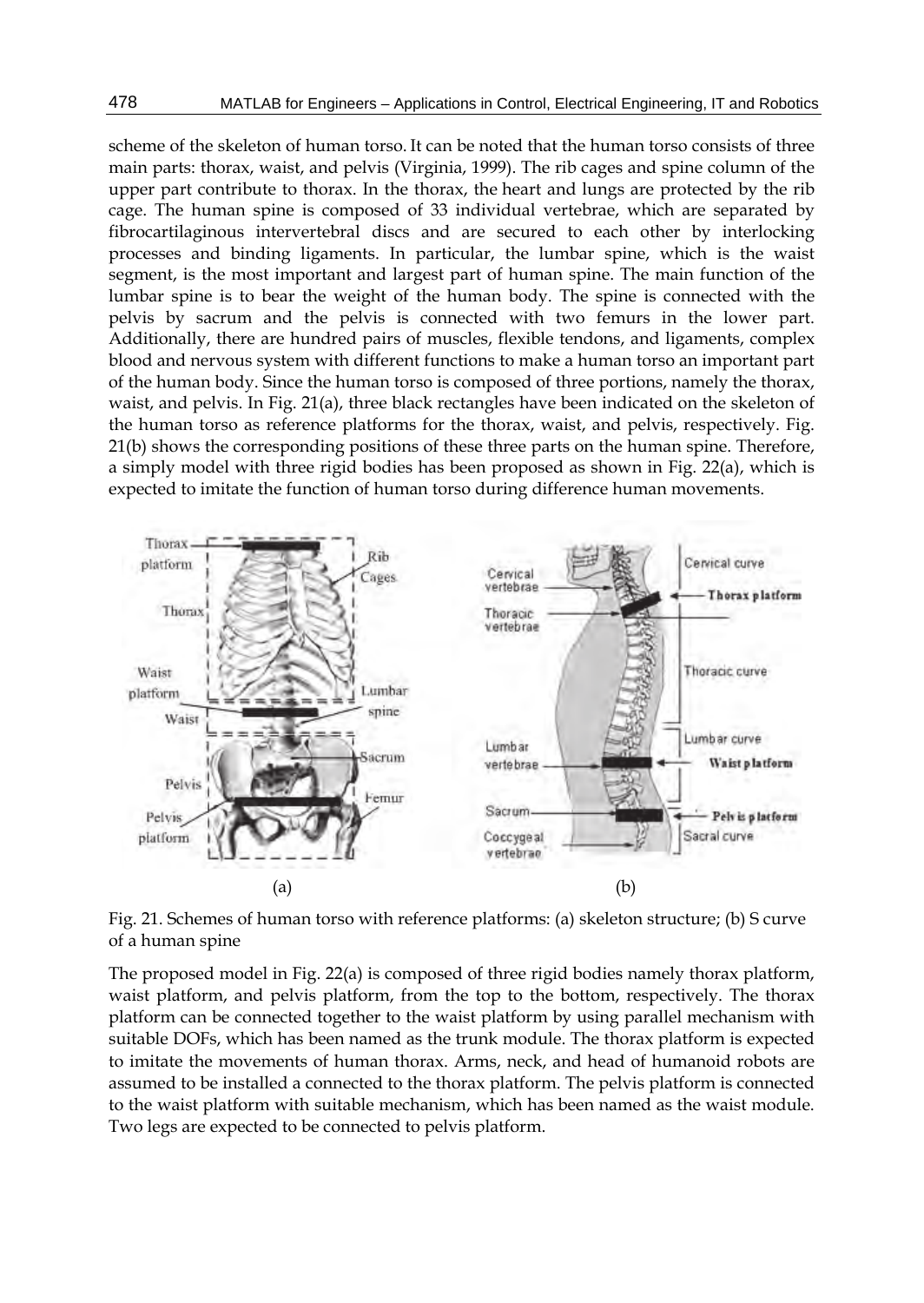

Fig. 22. A new waist-trunk system for humanoid robots: (a) a model for imitating the movements of human torso; (b) the proposed new waist-trunk system as modeled in Matlab® environment

The proposed waist-trunk system is illustrated in Fig. 22(b) as a kinematic model that has been elaborated in Matlab® environment. The design sizes of the proposed waist-trunk system are close to the human torso dimensions as reported in (Kawuchi and Mochimaru, 2005).

In Fig. 22(b), upper part of the proposed waist-trunk system is named as trunk module, which consists of a thorax platform, a waist platform, and six identical leg mechanisms to obtain a 6 DOFs parallel manipulator structure. Actually, the proposed trunk module has the same structure of a Stewart platform (Tsai, 1999; Ceccarelli, 2004).

In the trunk module, each leg mechanism is composed of a universal joint, a spherical joint, and an actuated prismatic joint. The trunk module has six DOFs with the aim to imitate the function of human lumbar spine and thorax to perform three rotations (flexion-extension, lateral-bending, and transverse-rotation movements) and three translation movements. In particular, head, neck, and dual-arm systems can be installed on the thorax platform in a humanoid robot design

The lower part in Fig. 22(b) is named as waist module, which consists of a pelvis platform, a waist platform, and three identical leg mechanisms to obtain a 3 DOFs orientation parallel manipulator structure. This 3 DOFs orientation parallel platform is a classical parallel mechanism, which has been designed as the hip, wrist, and shoulder joints for humanoid robots as reported in a rich literature (Sadjadian & Taghirad, 2006). The waist module shares waist platform with the trunk module but the leg mechanisms are installed on the counter side in a downward architecture.

The pelvis platform is connected to the waist platform with three leg mechanisms and a passive spherical joint. There are six bars connected with the passive spherical joint with the waist platform and pelvis platform with the aim to make it very stiff. The waist module is an orientation platform and has three rotation DOFs for yaw, pitch, and roll movements. The rotation center is a passive spherical joint, which plays a role like the symphysis pubis in the human pelvis to carrry the weight of the human body. The waist module is aimed to imitate the function of human pelvis during walking, running, and other movements. In particular, a biped leg system can be connected to the moving pelvis platform.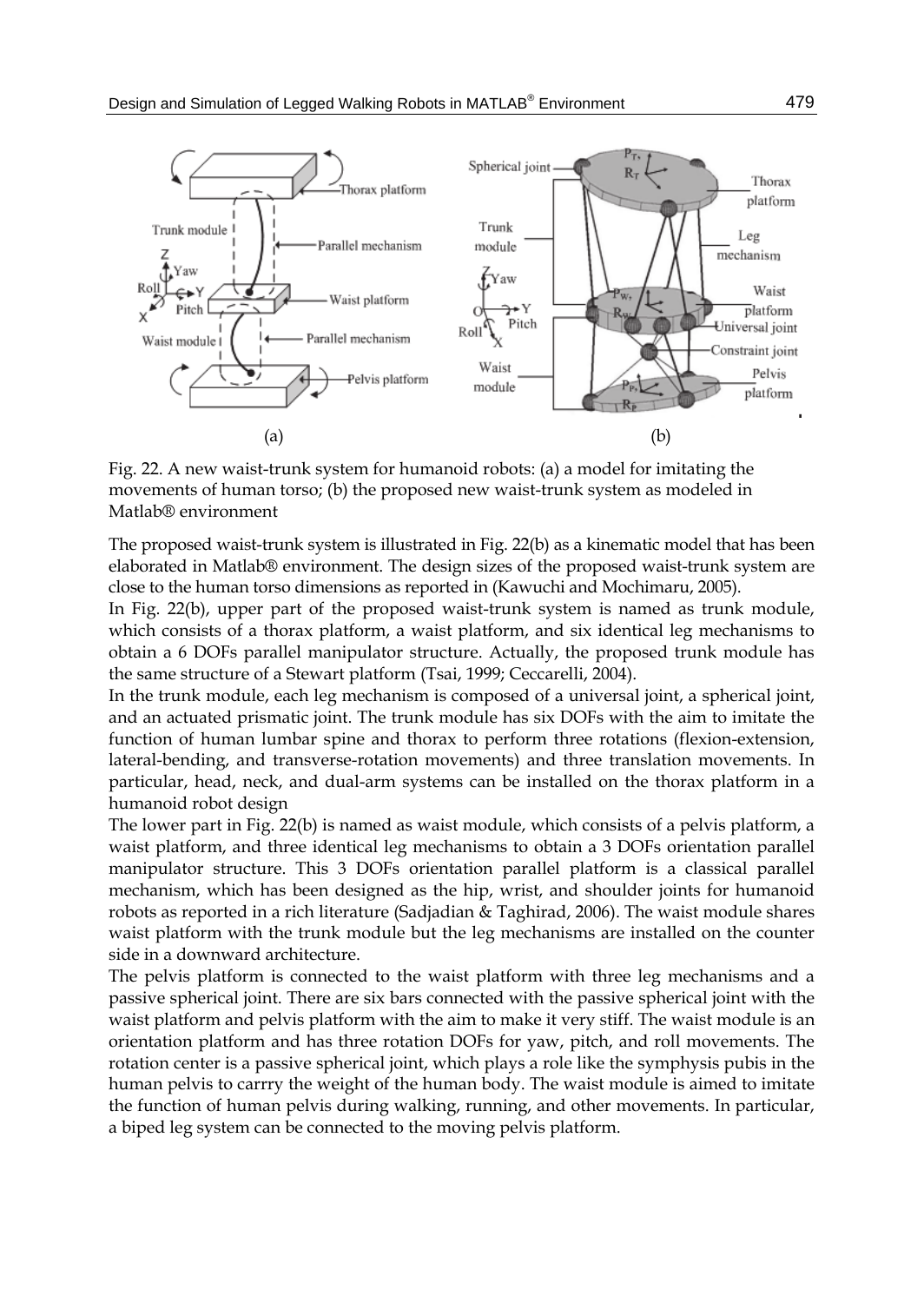## **4.2 A kinematic simulation**

Simulations have been carried out with the aim to evaluate the operation feasibility of the proposed waist-trunk system for a biped humanoid design solution. In Fig. 23(a) a biped humanoid robot with the proposed waist-trunk system has been modeled in Matlab® virtual reality toolbox environment by using VRML language (Vitual Reality Toolbox Users' Manual, 2007). VRML is a standard file format for representing 3D interactive vector graphics, which has been extensively used in robotic system simulation applications (Siciliano and Khatib, 2008). OpenHRP® is a simulation software package developed for performing dynamic simulation of the famous HRP series humanoid robots by using VRML language (Kanehiro et al., 2004). In a VRML file, the geometric sizes and dynamics parameters of the humanoid robot can be defined as a text-based format.

In Fig. 23(a), the modeled biped humanoid robot is composed of several balls, cuboids, and cylinders with the aim to avoid the complex mechanical design of a humanoid robot. Fig. 23(b) shows the modeling details of the waist-trunk system for a biped humanoid robot. In particular, universal joint and spherical joint are modeled by using balls. Motion constraints have been applied for each joint so that they have the proposed motion capability for a mechanical design solution. The geometry sizes and dynamics parameters of the modeled VRML model are close to the design specifications of most current humanoid robots.



Fig. 23. 3D models in VRML: (a) a biped humanoid robot; (a) modeling details of the waisttrunk system

In Fig. 24, a simulation procedure of the biped humanoid robot in Matlab® virtual reality toolbox is shown in several steps as described in the following: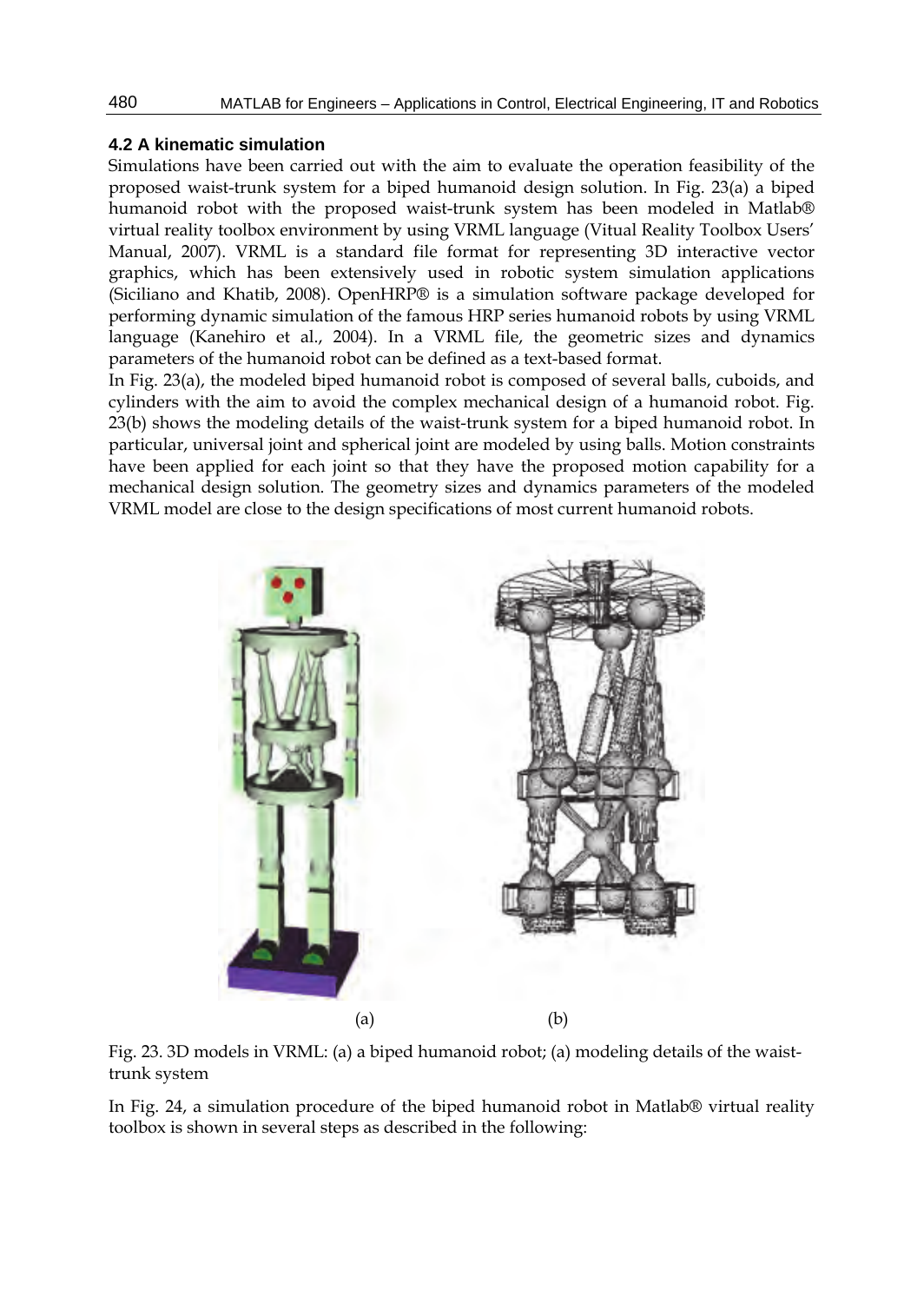- Step 1. Movements of the moving platforms are computed according to assigned tasks. For a walking mode, motion trajectory of the waist platform is determined as based on the prescribed ZMP (zero momentum point) and COM (center of mass) trajectories. The movements of the pelvis platform are functions of the walking gait parameters. For a manipulation mode, the movements of waist platform and thorax platform depend on the locations of the manipulated objects.
- Step 2. The prescribed movements are the inputs of a motion pattern generator, where walking pattern or manipulation pattern is generated for the simulated biped humanoid robot.
- Step 3. The computed reference trajectories of the actuated joints are the inputs of a direct kinematics solver. By solving the direct kinematics of the biped humanoid robot, positions and orientations of each component can be computed.
- Step 4. The position and orientation for each component of the VRML model are updated for each step of simulation. The computed movements of the simulated biped humanoid robot are shown in animations, which are stored as videos in AVI format.

Therefore, two different operation modes of the proposed waist-trunk system can be simultated and its operation performances can be conveniently characterized by using elaborated codes included in the CD of this book.



Fig. 24. A scheme for a simulation procedure of the biped humanoid robot in Matlab® virtual reality toolbox simulation environment

## **4.3 Simulation results**

In this section, simulation results of the simulated VRML biped humanoid robot are illustrated for a walking task and a bending-manipulation task. The movements of the waistrunk system are prescribed with suitable equations according to the assigned tasks. Operation performances of the simulated waist-trunk system have been characterized in terms of displacement, velocity, and acceleration. Simulation results show that the proposed waist-trunk system has satisfied operation characteristics as a mechanical system and has a capability of well imitating different movements of human torso.

## **4.3.1 Simulation of the walking mode**

For a walking mode of the wais-trunk system, the waist platform is assumed to be the fixed base. Thus, positions and orientation angles of the thorax platform and the pelvis platform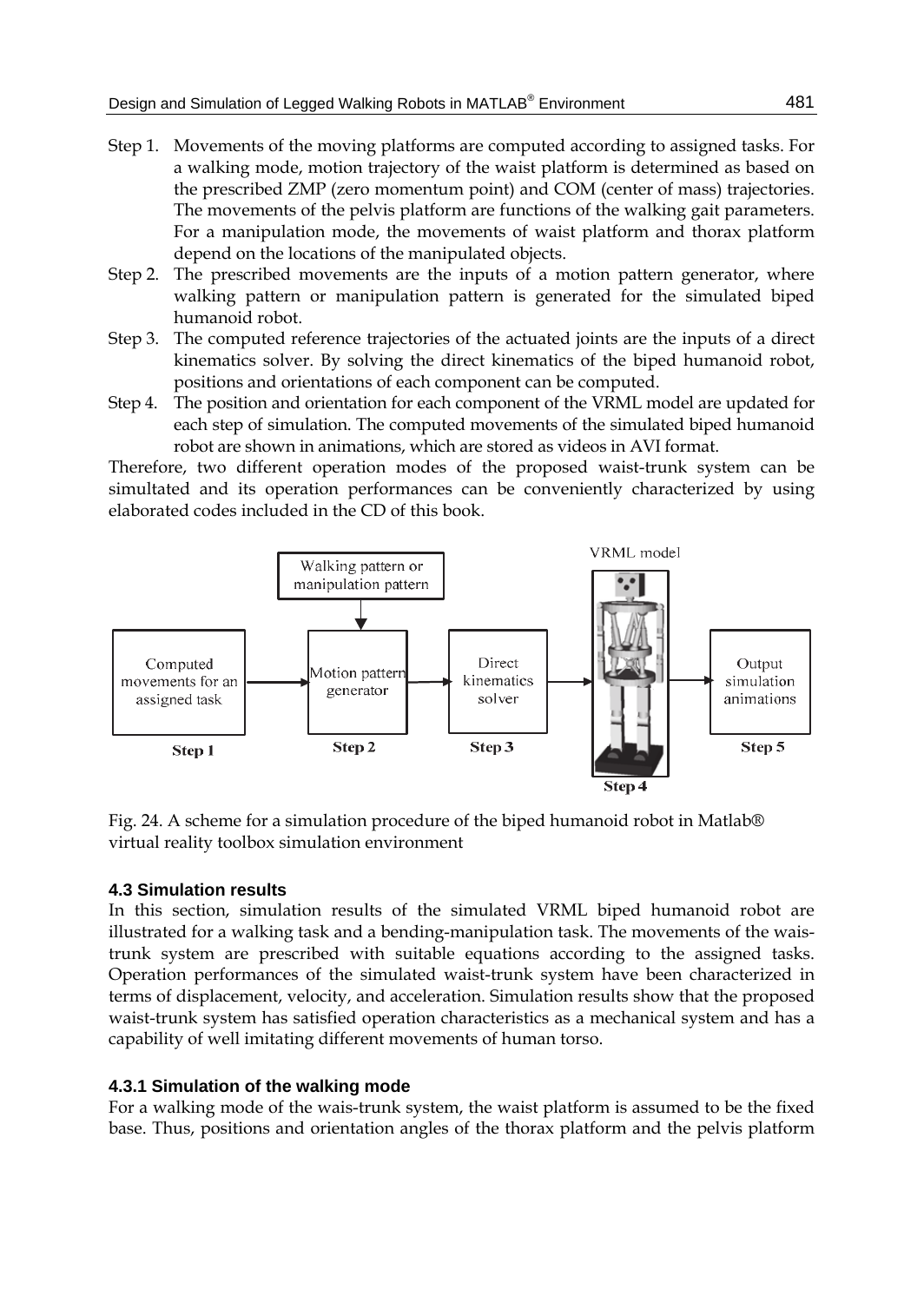can be conveniently prescribed. During a normal walking, the movements of the pelvis platform and thorax platform can be prescribed by using the equations listed in Table 4.

In Table 4,  $A_{\omega}(v, h)$  is the magnitude of the rotation angle around roll axis as function of the walking parameters that can be determined by the walking speed v and step height l.  $A_{\theta}$  is the magnitude of the rotation angle around pitch axis as function of the slope angle α of the ground. In particular, for a flat ground it is  $A_{\theta}(\alpha) = 0$ .  $A_{\psi}(\nu, 1)$  is the magnitude of the rotation angle around yaw axis as function of the walking parameters of the walking speed v and step length l.  $\varphi_{W,0}$  and  $\psi_{W,0}$  are the initial phase angles.  $\omega = \pi/T_s$  is the walking frequency. T<sub>s</sub> is the time period for one step of walking. The expressions in Table 4 can describe the periodical motion of the walking. A similar motion generation method is also presented in (Harada et al., 2009). The motion trajectories of the thorax platform can be prescribed similarly but in opposite motion direction in order to have a counter rotation with respect to the pelvis movements. This is aimed to preserve the angular monument generated by the lower limbs for walking stability. Particularly, only the orientation angles have been prescribed in the trunk module in the reported simulation. However, the position can be prescribed independently since the thorax platform has 6 DOFs.

|                 | Positions (mm) | Orientation angles (degs)                                                             |
|-----------------|----------------|---------------------------------------------------------------------------------------|
|                 | $X_W = 0$      | $\varphi_W = A_{\varphi}(v, h) \sin(\omega t + \varphi_{W,0})$                        |
| Waist platform  | $Y_W = 0$      | $\theta_W = A_\theta(\alpha)$                                                         |
|                 | $Z_W = 0$      | $\psi$ <sub>W</sub> = A <sub>\v</sub> (v, l)sin( $\omega$ t+ $\psi$ <sub>W,0</sub> )  |
|                 | $X_T = 0$      | $\varphi_T = -A_{\varphi}(v, h) \sin(\omega t + \varphi_{T,0})$                       |
| Thorax platform | $Y_T = 0$      | $\theta_T = -A_\theta(\alpha)$                                                        |
|                 | $Z_T = 0$      | $\psi$ <sub>T</sub> = - A <sub>w</sub> (v, l)sin( $\omega$ t+ $\psi$ <sub>T.0</sub> ) |

Table 4. Prescribed movements for the moving platforms in a walking mode

Simulation time has been prescribed in 1.5s to simulate the function of waist-trunk system in a full cycle of humanoid robot normal walking (Ts=0.75 s/step). An operation has been simulated with 150 steps. In general, the range of motion of human pelvis is between 5 degrees and 20 degrees, and therefore, the orientation capability of the waist module has been designed within a range of 25 degrees. Thus, the waist module can imitate different movements of human pelvis through proper operations.

Fig. 25 shows the movements of the simulated biped humanoid robot, which have been simulated for two steps of walking in Matlab® environment by using the computed data in the previous analysis. The inverse kinematics analysis results have been imported to actuate the VRML model in Fig. 23. It is convenient to output the characterization values and annimations by using the flexible programming environment in Matlab®. The simulated humanoid robot shows a smooth motion which well imitates the movements of human thorax and pelvis during a walking task. In addition, it can be noted that the proposed waist-trunk system shows suitable motions to imitate the movements of the human torso during a normal walking.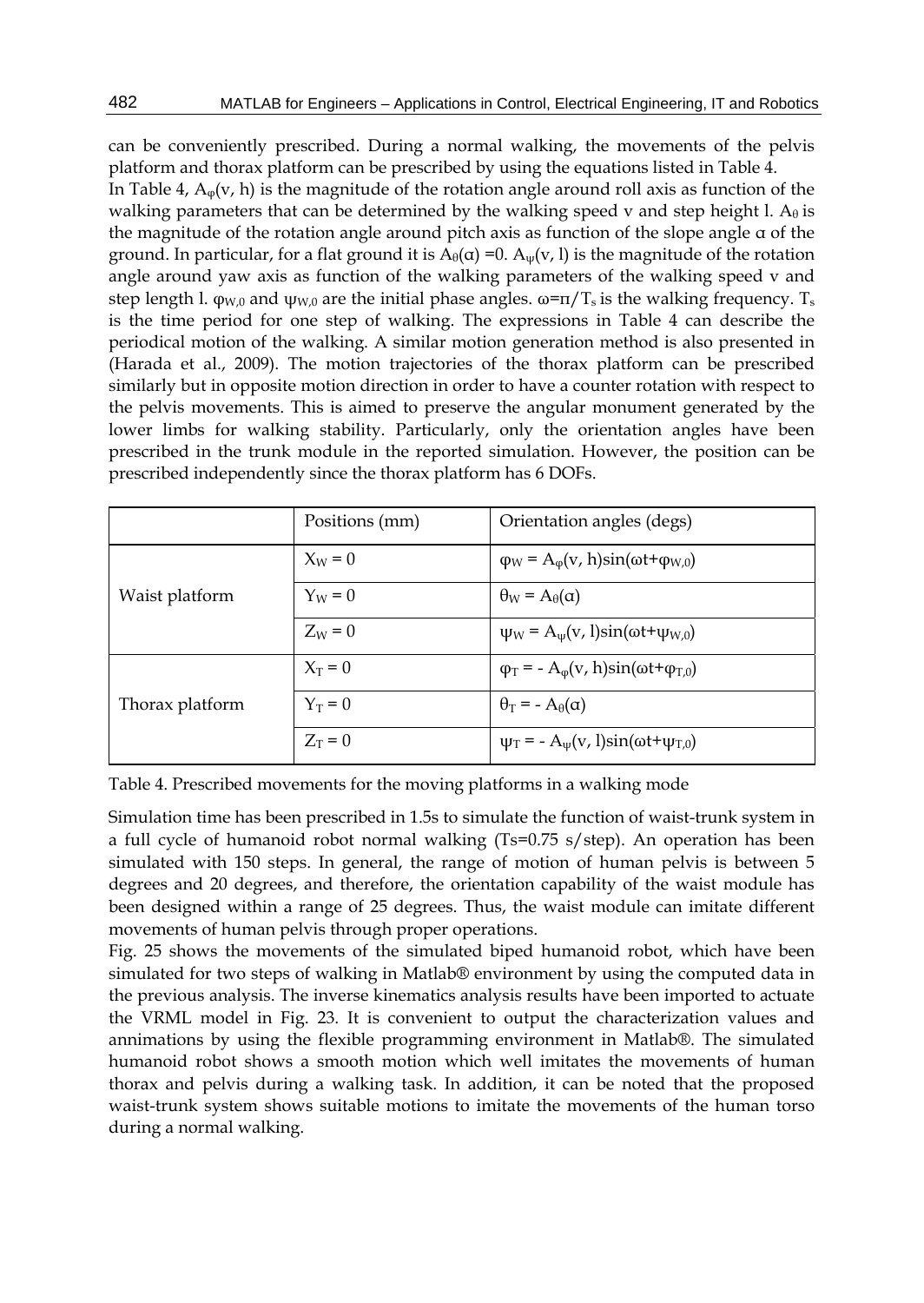

Fig. 25. Simulation snapshots of the movements of a biped humanoid robot in a walking procedure

The prescribed orientation angles of the trunk module and waist module are shown in Fig. 26(a) and Fig. 26(b). The solid and dashed lines represent rotation angle around the roll axis and yaw axes, respectively. The rotation magnitudes have been set as 20 degs and 10 degs, respectively. The dot-dashed line represents the rotation angle around the pitch axis, which has been set as a small value to avoid the computation singularity problem in the ZYZ orientation representation. The computed displacements of the prismatic joints  $L_i$  (i=1,...,6) of the trunk module are shown in Fig. 27. Fig. 28 shows the computed displacements for the prismatic joints  $S_k$  (k=1,2,3) of the waist module.

Fig. 29 and Fig. 30 show the computed velocities and accelerations for the waist and trunk modules, respectively.

It can be noted that the characterization plots are quite smooth. The proposed waist-trunk system shows a human-like behaviour for an assigned walking task because of the smooth time evaluation of the motion characteristics. The maximum velocity has been computed as 58 mm/s along Y axis for the trunk module and 120 mm/s along Y axis for the waist module. The maximum acceleration has been computed as  $240 \text{ mm/s}^2$  along Y axis for the trunk module and 460 mm/s2 along Y axis for the waist module. These values are feasible in proper regions for the operation of both the parallel manipulators and they properly simulate the operation of the human torso. Particularly, it can be noted that the velocity and acceleration curves of the trunk module and waist module have different signs, as an indication of the counter rotation of thorax platform and pelvis platform.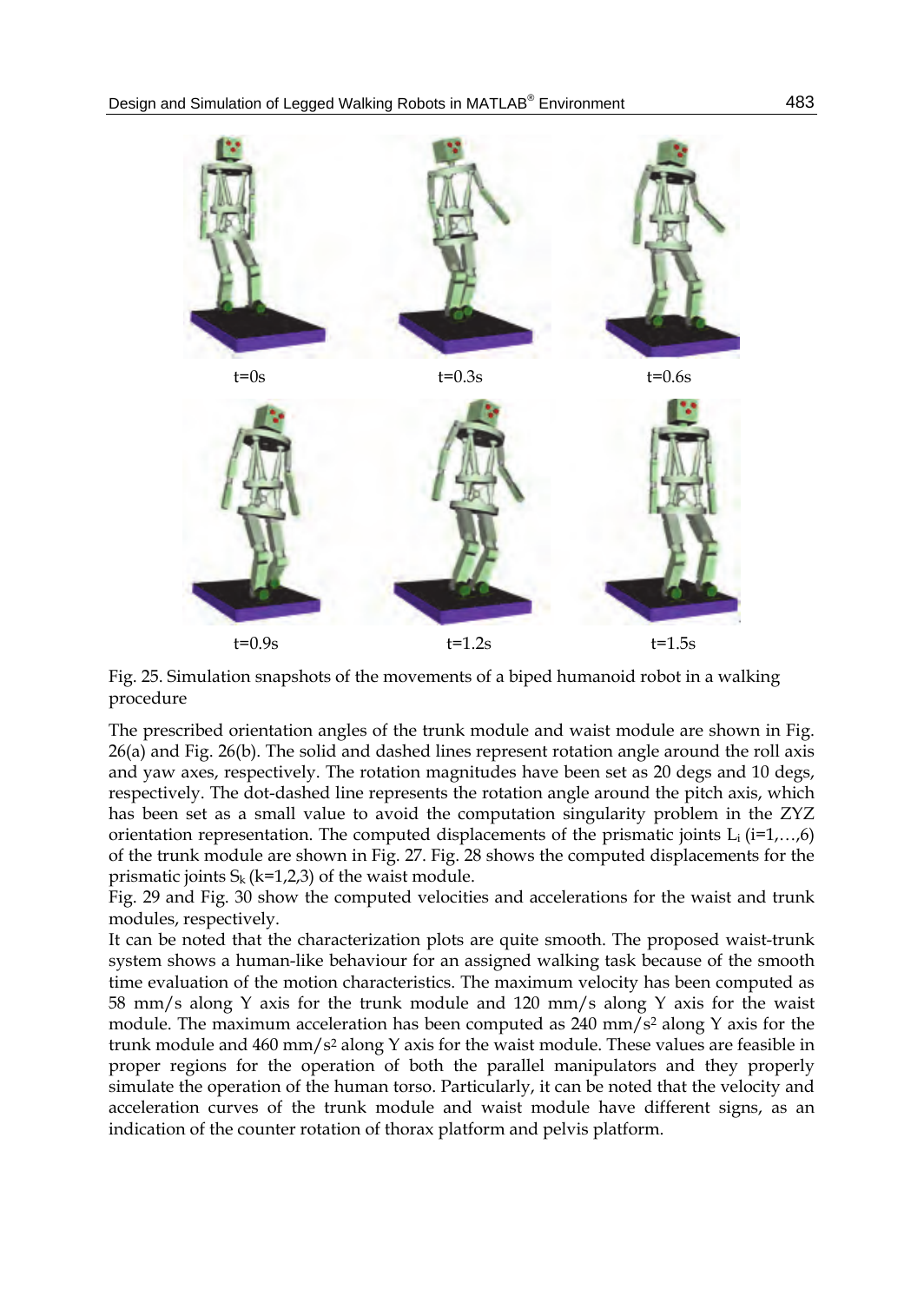

Fig. 26. Prescribed orientation angles for an operation of walking mode: (a) thorax platform; (b) pelvis platform



Fig. 27. Computed leg displacement of the trunk module: (a) for legs 1, 2, and 3; (b) for legs 4, 5, and 6



Fig. 28. Computed leg displacements of the waist module for the three legs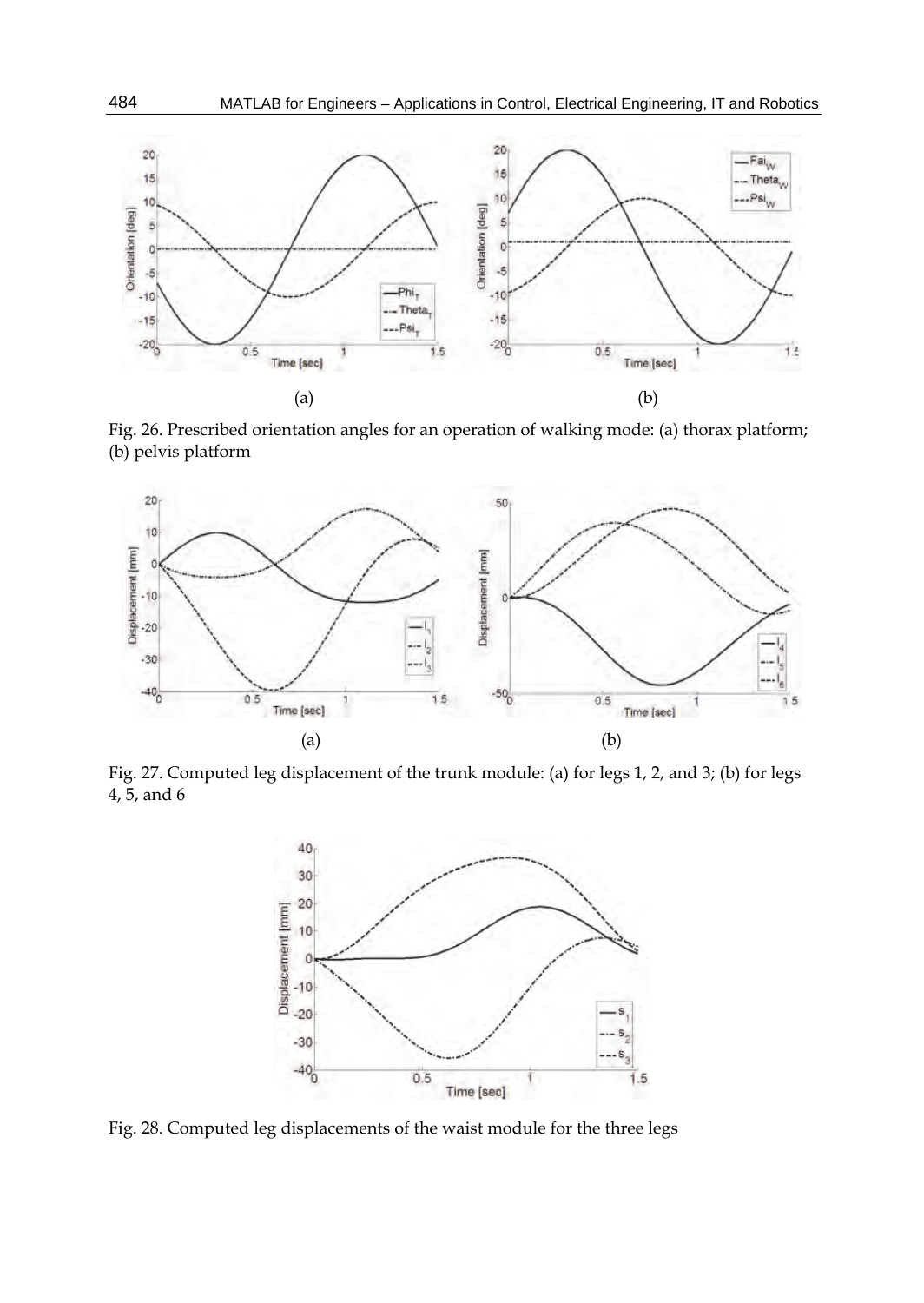

Fig. 29. Computed velocities in Cartesian space: (a) thorax platform; (b) pelvis platform



Fig. 30. Computed accelerations in Cartesian space: (a) thorax platform; (b) pelvis platform

#### **4.3.2 Simulation of the manipulation mode**

The movements of the waist module and trunk module are combined together in a manipulation mode. The waist-trunk system is a redundant serial-parallel structure with totally 9 DOFs. The inverse kinematics and motion planning are challenge issues for this peculiar serial-parallel structure. The pelvis platform has been assumed to be the fixed base, and the motion trajectories of the center point of the thorax platform and waist platform have been prescribed independently. A simulation has been carried out for a bendingmanipulation procedure in order to evaluate the operation performance for a simultaneous action of the two parallel manipulator structures. The movements of the moving platforms have been prescribed by using the equations in Table 5.

Fig. 31 shows a sequence of snapshots of the simulated biped humanoid robot performing a bending-manipulation movement. The biped humanoid robot bends his torso and tries to manipulate the object that is placed on the top of a column on the ground. The doubleparallel architecture gives a great manipulation capability for the biped humanoid robot, which is a hard task for current humanoid robots to accomplish. From the motion sequences in Fig. 31, it can be noted that the proposed waist-trunk system shows a suitable motion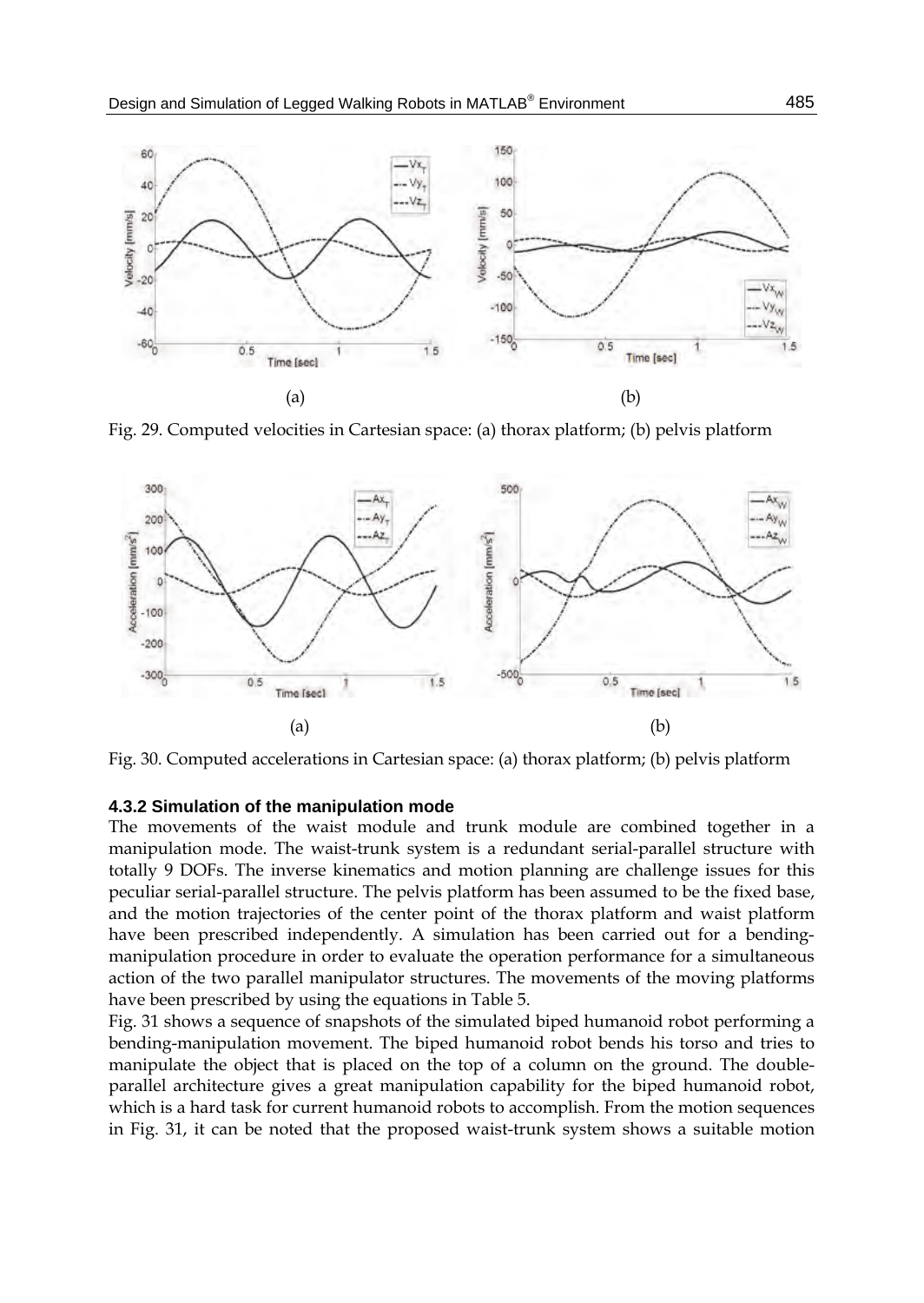which well imitates the movements of a human torso during a bending-manipulation procedure. It is remarkable the smooth behaviour of the overall operation that makes the waist-trunk system to show a human-like motion characteristic and it can be very convenient designed as the torso part for humanoid robots.

|                 | Positions (mm)                           | Orientation angles (degs)                    |
|-----------------|------------------------------------------|----------------------------------------------|
|                 | $X_T = X_{t,0} + 120 \sin(\omega t)$     | $\varphi_T = 0$                              |
| Thorax platform | $Y_T = 0$                                | $\theta_T$ = 30 sin( $\omega t + \theta_0$ ) |
|                 | $Z_T = Z_{T,0} - 80 \sin(\omega t)$      | $\psi_T = 0$                                 |
|                 | $X_W = X_W(\varphi_W, \theta_W, \psi_W)$ | $\varphi_W = 0$                              |
| Waist platform  | $Y_W = 0$                                | $\theta_W$ = 30 sin( $\omega t + \theta_0$ ) |
|                 | $Z_W = Z_W(\varphi_W, \theta_W, \psi_W)$ | $\Psi$ <sup>= 0</sup>                        |

Table 5. Prescribed movements of the moving platforms for a bending-manipulation motion



Fig. 31. Simulation snapshots of the movements of a biped humanoid robot in a bendingmanipulation procedure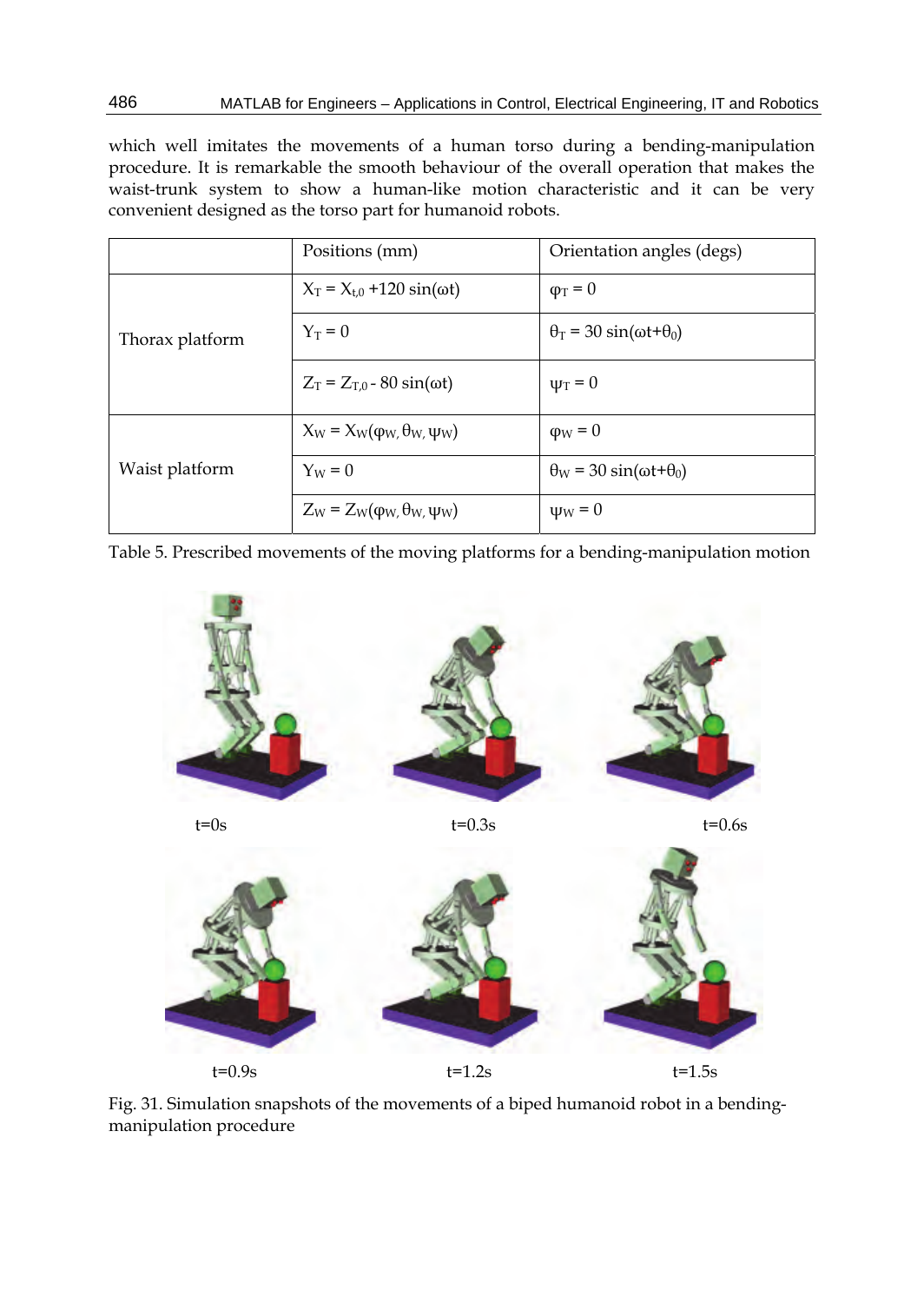



The prescribed orientation angles of the thorax platform and waist platform are shown in Fig. 32(a) and Fig. 32(b), respectively. The thorax platform rotates 60 degs around its pitch axis and the waist platform rotates 30 degs around its pitch axis. The prescribed positions are plotted in Fig. 33(a) and Fig. 33(b). The center point of the thorax platform moves 120 mm along X axis and 80 mm along Z axis. The center point of the waist platform moves 66 mm along X axis and 17 mm along Y axis. Particularly, since the waist module is an orientation parallel manipulator, the positions of the waist platform are coupled with its orientation angles and they can be computed when the orientation angles are known. Fig. 34 shows the computed displacements of the prismatic joints  $S_k$  (k=1,2,3) of the waist module. The computed displacements of the prismatic joints  $L_i$  (i=1,...,6) of the trunk module are shown in Fig. 35.



Fig. 33. Prescribed positions in Cartesian space for a simulated operation of bendingmanipulation movement: (a) thorax platform; (b) waist platform

Fig. 36 shows the computed velocities for the waist and trunk modules. The maximum velocity has been computed as  $600 \text{ mm/s}$  along X axis of the thorax platform and  $80 \text{ mm/s}$ along X axis of the waist platform. Fig. 37 shows the computed accelerations in the Cartesian space with the maximum acceleration as  $1000 \text{ mm/s}^2$  along X axis of the thorax platform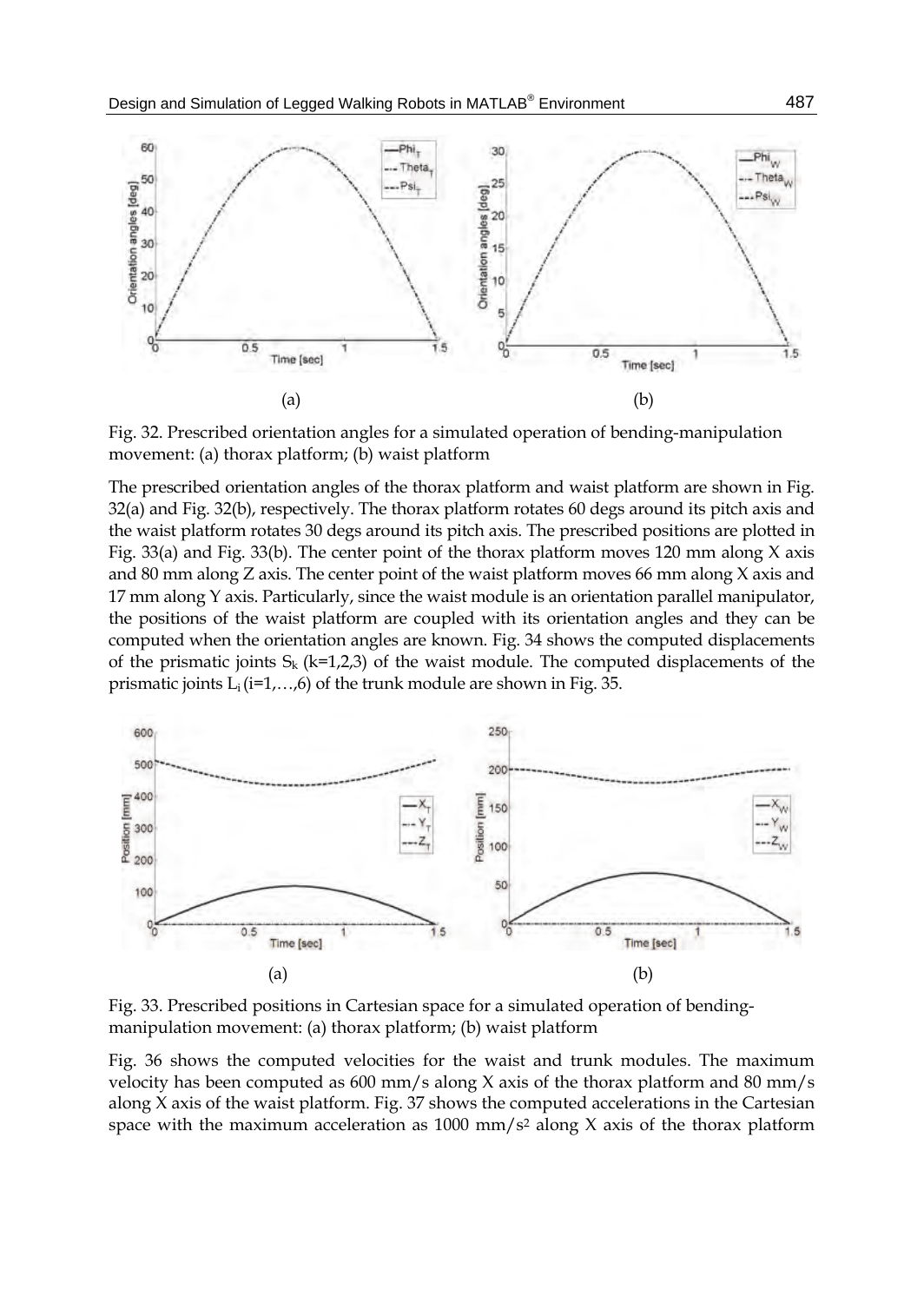

Fig. 34. Computed leg displacements of the waist module



Fig. 35. Computed leg displacements of the trunk module: (a) for legs 1, 2, and 3; (b) for legs 4, 5, and 6



Fig. 36. Computed velocities in Cartesian space: (a) thorax platform; (b) waist platform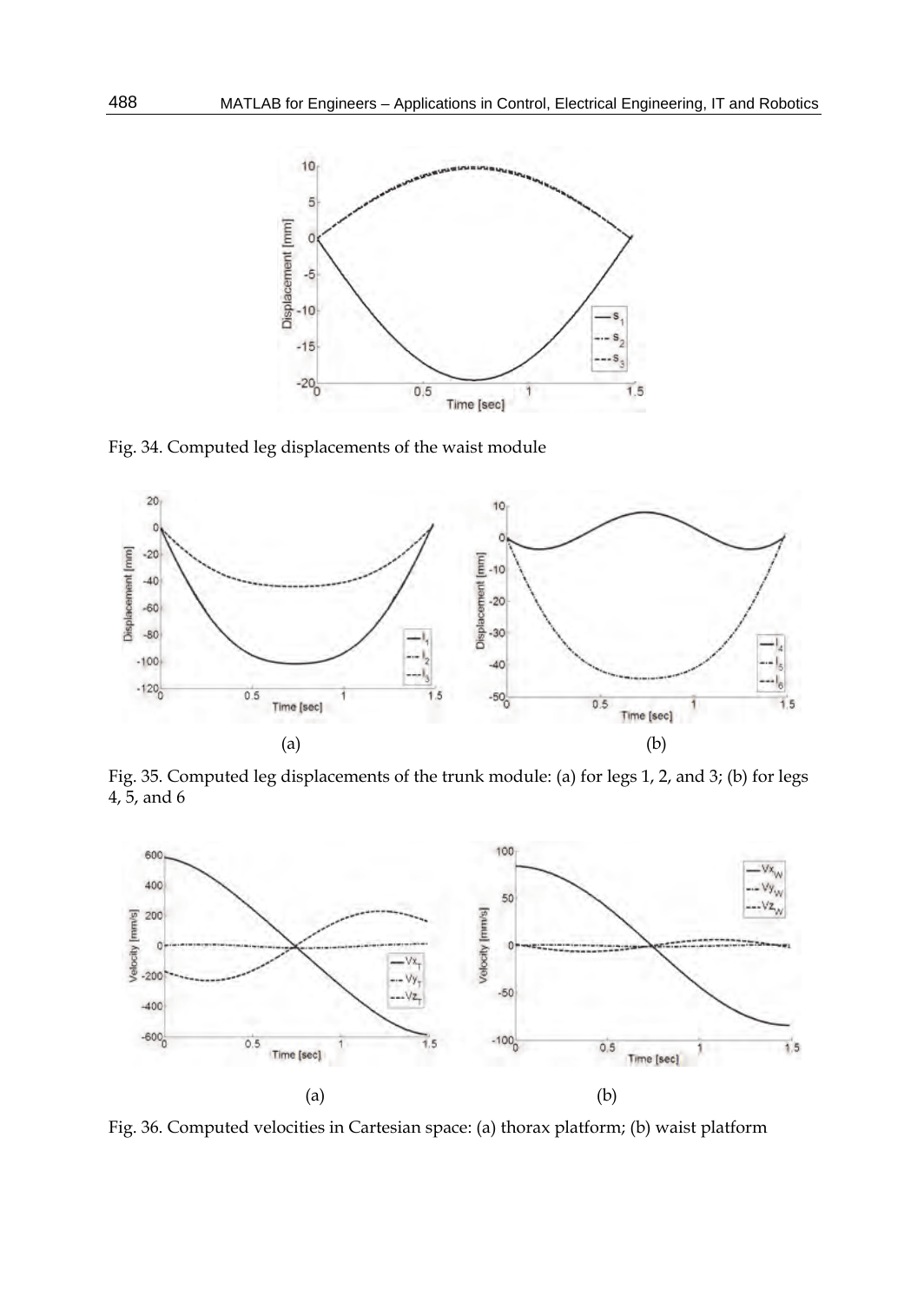and  $170 \text{ mm/s}^2$  along X axis of the waist platform. It can be noted that the characterization plots are quite smooth. The characterization values are feasible in proper regions for the operation of both the parallel manipulators and the proposed waist-trunk system has suitable and feasible operation performances for a robotic system as reported in the characterization plots from Fig. 32 to Fig. 37.



Fig. 37. Computed accelerations in Cartesian space: (a) thorax platform; (b) waist platform

From the reported simulation results, it is worth to note that a complex mechanical system such as a humanoid robot can be conveniently modeled and evaluated in Matlab® environment due to its flexible programming environment and its powerful toolbox.

## **5. Conclusion**

In this chapter, design and simulation issues of legged walking robots have been addressed by using modeling and simulation in Matlab® environment. In particular, Matlab® is a powerful computation and simulation software package, which is quite useful for the design and operation performances evaluation of legged robotic systems. Three examples are illustrated and they have been studied for motion feasibility analysis and operation performances characterizations by taking advantages of Matlab® features. Contributions of this chapter can be indicated as follows.

A kinematic study of a Chebyshev-Pantograph leg mechanism has been carried out, and equations are formulated in the Matlab® environment. From the reported simulation results, it shows that the practical feasible operation performance of the Chebyshev-Pantograph leg mechanism in a single DOF biped robot. Additionally, a parametric study has been developed by using the elaborated Matlab® analysis code to look for an optimized mechanical design and to determine an energy efficient walking gait.

A novel biologically inspired tripod walking robot is proposed by defining suitable design and operation solution for leg mechanism. Simulation results show the proposed design performs a tripod walking gait successfully. Operation performance of the leg mechanisms and the tripod walking robot are reported and discussed by using results from Matlab® simulations.

A new waist-trunk system for humanoid robots has been proposed by using suitable parallel architectures. The proposed system shows an anthropomorphic design and operation with several DOFs, flexibility, and high payload capacity. Simulation results show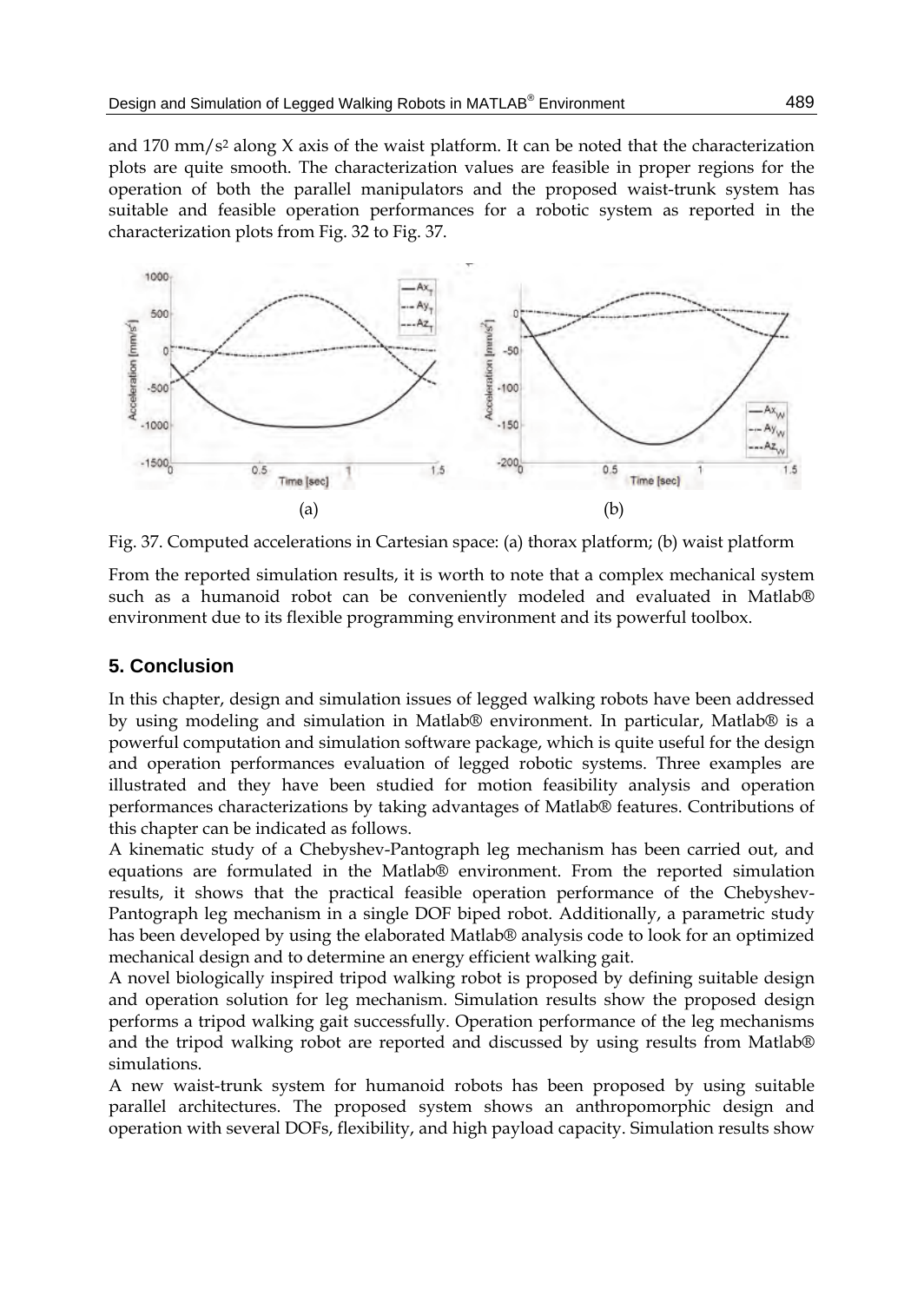that the proposed waist-trunk system can well imitate movements of human torso for walking and manipulation tasks. Additionally, the proposed design has practical feasible operation performances from the reported simulation results.

## **6. Acknowledgment**

The first author likes to acknowledge Chinese Scholarship Council (CSC) for supporting his Ph.D. study and research at LARM in the University of Cassino, Italy for the years 2008- 2010.

## **7. References**

- Song, S.M. & Waldron K.J. (1989). *Machines That Walk-The Adaptive Suspension Vehicle*, The MIT press, Cambridge, USA.
- Carbone, G. & Ceccarelli, M. (2005). *Legged Robotic Systems*, Cutting Edge Robotics ARS Scientific Book, pp. 553-576, Wien, Austria.
- González-de-Santos, P.; Garcia, E. & Estremera, J. (2006). *Quadrupedal Locomotion: An Introduction to the Control of Four-legged Robots*, Springer-Verlag, New York, USA.
- Kajita, S. & Espiau, Bernard. (2008). *Springer Handbook of robotics, Part G-16, Legged Robots*, Springer-Verlag, Berlin Heidelberg, Germany.
- Sakagami, Y.; Watanabe, R.; Aoyama, C.; Matsunaga, S.; Higaki, N. & Fujimura, K. (2002). The Intelligent ASIMO: System Overview and Integration, *Proceedings of the 2002 IEEE/RSJ International Conference on Intelligent Robots and System*, Lausanne, September 30-October 4, pp. 2478-2483.
- Raibert, M. (2008). *BigDog, the Rough-Terrain Robot*, Plenary talk of the 17th IFAC world congress.
- Buehler, M. (2002). Dynamic Locomotion with One, Four and Six-Legged Robots, *Journal of the Robotics Society of Japan*, Vol. 20, No.3, pp. 15-20.
- Wilcox, B.H.; Litwin, T.; Biesiadecki, J.; Matthews, J.; Heverly, M.; Morrison, J.; Townsend, J.; Ahmad, N.; Sirota, A. & Cooper, B. (2007). Athlete: A Cargo Handling and Manipulation Robot for The Moon, *Journal of Field Robotics*, Vol. 24, No.5, pp. 421- 434.
- Matlab manual, (2007). The MathWorks, Inc. Available from http://www.mathworks.com
- Liang, C.; Ceccarelli, M.; & Takeda, Y. (2008). Operation Analysis of a One-DOF Pantograph Leg Mechanism, *Proceedings of the 17th International Workshop on Robotics in Alpe-Adria-Danube Region, RAAD'2008*, Ancona, Italy, September 15-17, Paper No. 50.
- Liang, C.; Ceccarelli, M.; & Carbone, G. (2009). A Novel Biologically Inspired Tripod Walking Robot, *Proceedings of the 13th WSEAS International Conference on Computers, WSEAS'2009*, Rodos Island, Greece, July 23-25, n. 60-141, pp. 83-91.
- Liang, C.; Gu, H.; Carbone, G.; & Cecarelli, M. (2010). Design and Operation of a Tripod Walking Robot via Dynamics Simulation, *Robotica,* doi: 10.1017/S02635747100000615.
- Carbone, G.; Liang, C.; & Ceccarelli, M. (2009). *Using Parallel Architectures for Humanoid Robots*, Kolloquium Getriebetechnik 2009, Aachen, Germany, September 16-18, pp. 177-188.
- Liang, C.; Cecarelli, M.; & Carbone, G. (2010). Design and Simulation of a Waist-Trunk System of a Humanoid Robot, *Theory and Practice of Robots and Manipulators 18th*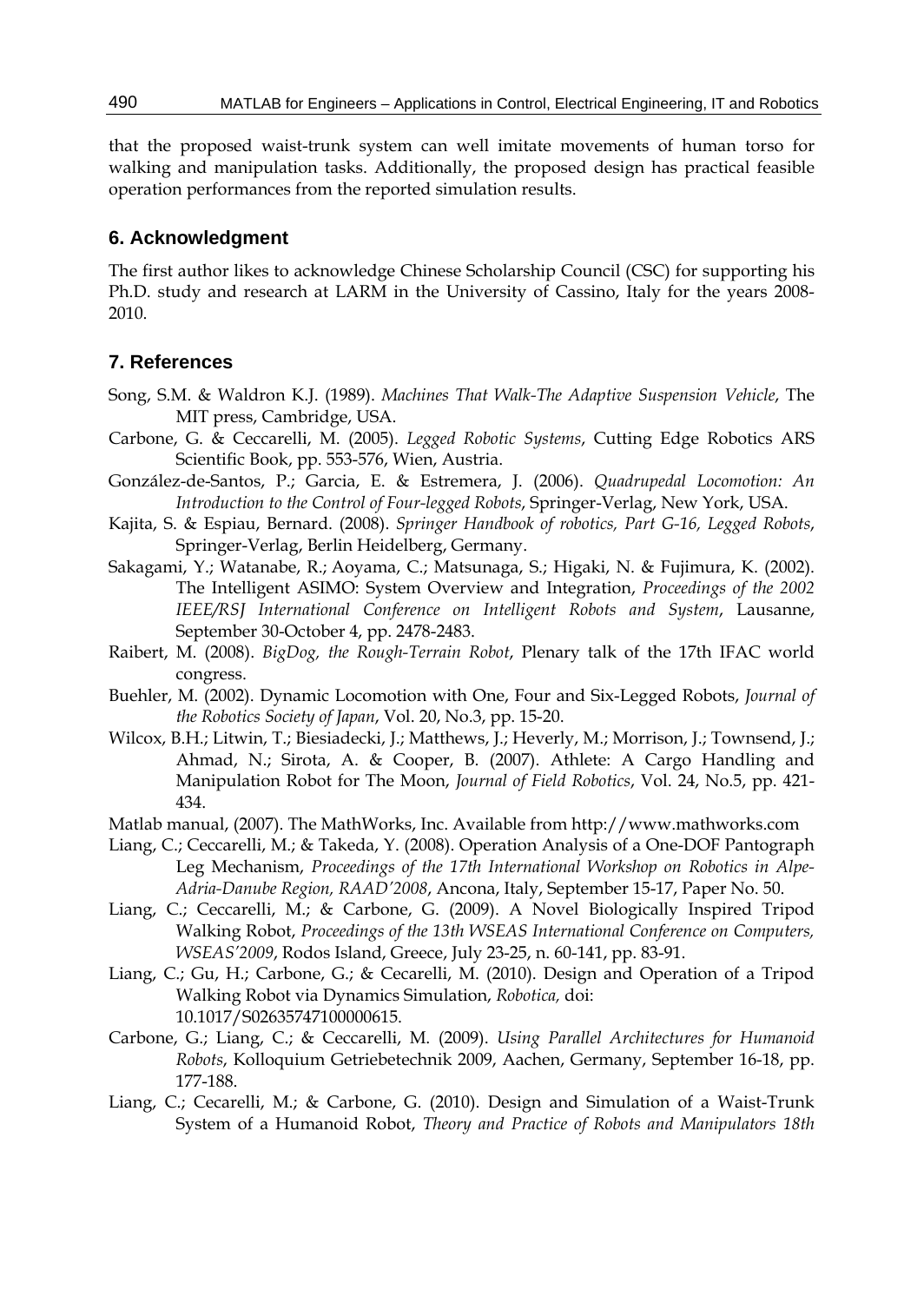*CISM-IFToMM Symposium on Robotics, ROMANSY'2010*, Udine, Italy, July 5-8, pp. 217-224.

- Liang, C.; Nava Rodriguez, N.E.. & Ceccarelli, M. (2010). Modelling and Functionality Simulation of A Waist-Trunk System with Mass Payloads, *Proceeding of the 28th Congreso Nacional de Ingeniería Mecánica, XVIII CNIM*, Ciudad Real, Spain, November 3-5, Paper no: 249.
- Liang, C. & Ceccarelli, M. (2010). An Experimental Characterization of Operation of a Waist-Trunk System with Parallel Manipulator, *In Proceeding of the First IFToMM Asian Conference on Mechanism and Machine Science*, Taipei, Taiwan, October 21-25, paper no. 250042.
- Artobolevsky I. (1979). *Mechanisms in Modern Engineering Design Volume V Part 1*, MIR Publishers, Moscow, Russia, pp. 405-406.
- Hartenberg, R. & Denavit, J. (1964). Kinematics synthesis of linkages, McGraw-Hill Inc., New York, USA.
- Ottaviano, E.; Ceccarelli M. & Tavolieri, C. (2004). Kinematic and Dynamic Analyses of A Pantograph-Leg for A Biped Walking Machine, *Proceeding of the 7th International Conference on Climbing and Walking Robots CLAWAR2004*, Madrid, Spain, September 22-24, Paper A019.
- Vukobratovic, M.; Borova, B.; Surla, D.; & Storic, D. (1989). *Biped Locomotion: Dynamic Stability, Control and Application*, Springer-Verlag, New York, USA.
- Kemp, C.; Fitzpatrick, P.; Hirukawa, H.; Yokoi, K.; Harada, K. & Matsumoto, Y. (2008), *Springer Handbook of Robotics, Part G. Humanoid Robots*, Springer-Verlag, Berlin Heidelberg, Germany.
- Kaneko, K.; Kanehiro, F.; Kajita, S.; Hirukawa, H.; Kawasaki, T.; Hirata, M.; Akachi, K.; & Isozumi, T. (2004), Humanoid robot HRP-2, *Proceedings of 2004 IEEE International Conference on Robotics and Automation*, New Orleans, LA, USA, pp. 1083-1090.
- Ogura, Y.; Shimomura, K.; Kondo, A.; Morishima, A.; Okubo, A.; Momoki, S.; Hun-ok, L. & Takanishi, A. (2006). Human-Like Walking with Knee Stretched Heel-Contact and Toe-Off Motion by A Humanoid Robot, *Proceedings of the 2006 IEEE/RSJ International Conference on Intelligence Robots and Systems*, Beijing, China, pp. 3976- 3981.
- Ill-Woo, P.; Jung-Yup, K.; Jungho, L. & Jun-Ho, O. (2007). Mechanical Design of the Humanoid Robot Platform, HUBO, *Advanced Robotics*, pp. 1305-1322.
- Qiang, H.; Zhaoqin, P.; Weimin, Z.; Lige, Z. & Kejie, L. (2005). Design of Humanoid Complicated Dynamic Motion Based on Human Motion Capture, *Proceedings of 2005 IEEE/RSJ International Conference on Intelligent Robots and Systems*, Edmonton, pp. 3536-3541.
- Mizuuchi, I. (2005). *A Musculoskeletal Flexible-Spine Humanoid Kotaro Aiming At the Future in 15 Years' Time, In Mobile Robots - Towards New Applications*, Verlag, Germany, pp. 45- 56.
- Nava Rodriguez, N.E.; Carbone, G. & Ceccarelli, M. (2005). CaPaMan 2bis as Trunk Module in CALUMA (CAssino Low-Cost hUMAnoid Robot), *In Proceeding of the 2nd IEEE International Conference on Robotics, Autom*ation and Mechatronics, RAM 2006, Bangkok, Thailand, pp. 347-352.
- Virginia, C. (1999). *Bones and Muscles: An Illustrated Anatomy*, Wolf Fly Press, South Westerlo, New York, USA.